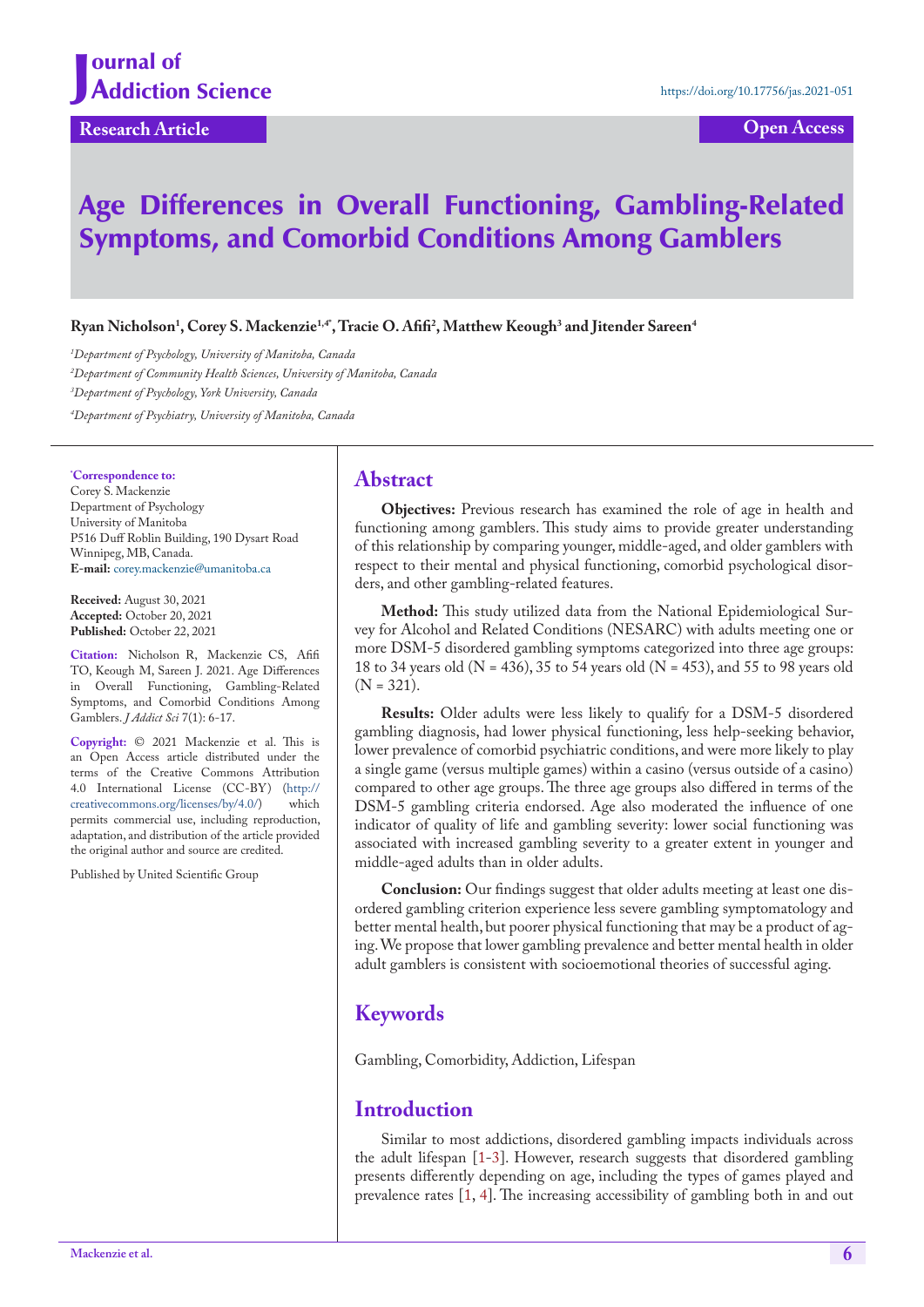of the casino, including video lottery terminals (VLTs) in public locations, greater access to sports gambling due to relaxed regulations, Internet and home cash-game poker popularity, and the recent boom in fantasy sports wagering [[5\]](#page-9-1), emphasizes the importance of understanding the features and mental health conditions associated with disordered gambling behaviors across the adult lifespan. The purpose of this study is to examine age differences in gambling-related symptoms and features, comorbid psychiatric disorders, and physical and mental functioning in gamblers meeting at least one DSM-5 disordered gambling criteria.

### **Age Differences in Gambling**

The prevalence of disordered gambling does not remain static over the course of the lifespan. Overall, a meta-analyses of pathological gambling found that between 0.2 and 2.1% of the population suffer from disordered gambling, with approximately 0.5 to 4.0% experiencing sub-threshold gambling problems [[6\]](#page-9-2). Age-specific prevalence estimates vary between studies, although across studies a consistent general pattern is found with younger and middle-aged adults exhibiting higher prevalence of disordered gambling than older adults [3, [7](#page-9-3), [8](#page-9-4)]. More specifically, rates of past-year gambling participation peaked for those 22 to 30 years old, while problem gambling behaviors peaked later for those 31 to 40 [3]. Regarding older adults, general prevalence estimates suggest that approximately 10 to 13 percent of individuals over the age of 60 gamble frequently [\[9](#page-9-5)].

Aside from prevalence, research suggests that the characteristics of pathological gamblers may also vary depending on the age of onset of the disorder. A study by Verduna Vizcaino and colleagues compared characteristics of early-onset (age 25 or less) and late-onset (age 26 or above) gamblers in a nationally-representative sample of Americans [10]. Early onset gamblers were more likely to be male, single and never married, have an income below \$70,000, and exhibit traits of cluster B personality disorders than were late onset gamblers.

Many younger adults who gamble do so in a healthy, non-addictive manner while others develop symptoms of disordered gambling. When gambling in younger adults becomes problematic, it is associated with a variety of negative outcomes, including poor academic performance and comorbid psychological disorders [\[11](#page-9-6), [12\]](#page-9-7). The pathways model of problem gambling [\[2](#page-9-8), 13, [14](#page-9-9), [15](#page-9-10)] proposes that three pathways exist in the development of disordered gambling: behaviorally conditioned, emotionally vulnerable, and behaviorally vulnerable. This model has mostly been tested with young adult and adult populations [\[2](#page-9-8)].

Like younger adults, older adults who gamble do so recreationally and non-pathologically. Engaging in gambling and gambling-related activities is generally seen as beneficial for older adults, providing the opportunity to socialize and obtain social support. Research suggests that the majority of older adults who engage in gambling are best classified as 'social gamblers' who visit the casino infrequently as a social activity, similar to any other planned social outing [16]. Those who endorse socialization as their main motivation for going to the casino and gambling are likely to visit the casino infrequently, as they more frequently partake in other social outings not centered on gambling, and do not experience any adverse or problematic outcomes due to their gambling behaviors [[17\]](#page-9-11).

For those older adults whose gambling is not social and healthy, however, many have experienced problem gambling episodes for prolonged periods through their lifetimes, while others will develop these problems starting in later life. Generally, the most significant predictors of problematic gambling in older adults are unresolved losses and 'mismanagement of life stressors' [\[18](#page-9-12)]. Three potential pathways have been identified to help explain both risk and protective factors in the development of disordered gambling behaviors in older adults, all of which are connected to isolation [[18\]](#page-9-12). The first 'grief pathway' involves problem gambling when feeling upset or needing personal space that results from a desire to avoid negative emotion related to unresolved losses. The second 'habit pathway' involves using gambling as a means of addressing a relatively minor unmet need, with initial positive experiences leading to habituation. The third 'dormant pathway' involves pre-existing comorbidities or vulnerabilities that manifest as a gambling addiction as an older adult. These three pathways appear to correspond to those proposed to exist in all adults [\[14](#page-9-9)], with behaviorally conditioned equivalent to habit, emotionally vulnerable similar to grief, and behaviorally vulnerable equivalent to dormant. However, in older adults, there is an extra emphasis placed on the role of isolation, unresolved losses, and mismanagement of life stressors [\[18](#page-9-12)].

Prior research therefore suggests that most younger and older adults who gamble do so in healthy ways, with a subset engaging in disordered gambling through three pathways. There is theoretical reason to expect that problem gambling should become less common with increasing age. Strength and vulnerability integration (SAVI) theory [[19\]](#page-9-13) suggests that aging enhances older adults' ability to cope with problems and disengage from negative emotions. However, when stressors are chronic, significant, and unavoidable, age no longer provides these advantages. Instead, older adults must rely on the physiological ability to regulate stress, which generally decreases over the course of the lifespan. Theoretically, according to SAVI, older adults who begin to gamble late in life may do so as a means of coping with, or escaping from, other problems including reduced functionality or comorbid conditions.

#### **Gambling and Comorbid Psychiatric Disorders**

In the DSM-5, gambling was diagnostically reclassified as a substance-related disorder rather than its previous classification as an impulse control disorder [\[20](#page-9-14)]. The World Health Organization [21] also now classifies gambling as a behavioral addiction in the ICD-11. One of the main reasons for this reclassification is the close similarity that gambling exhibits in relation to others substance use disorders when it comes to motives for use [\[22](#page-9-15), [23](#page-9-16)]. As individuals frequently employ substances as a means of coping with, or escaping from, negative affect, it stands to reason that this relationship may become excessive and develop into what would be best described as a mental health problem.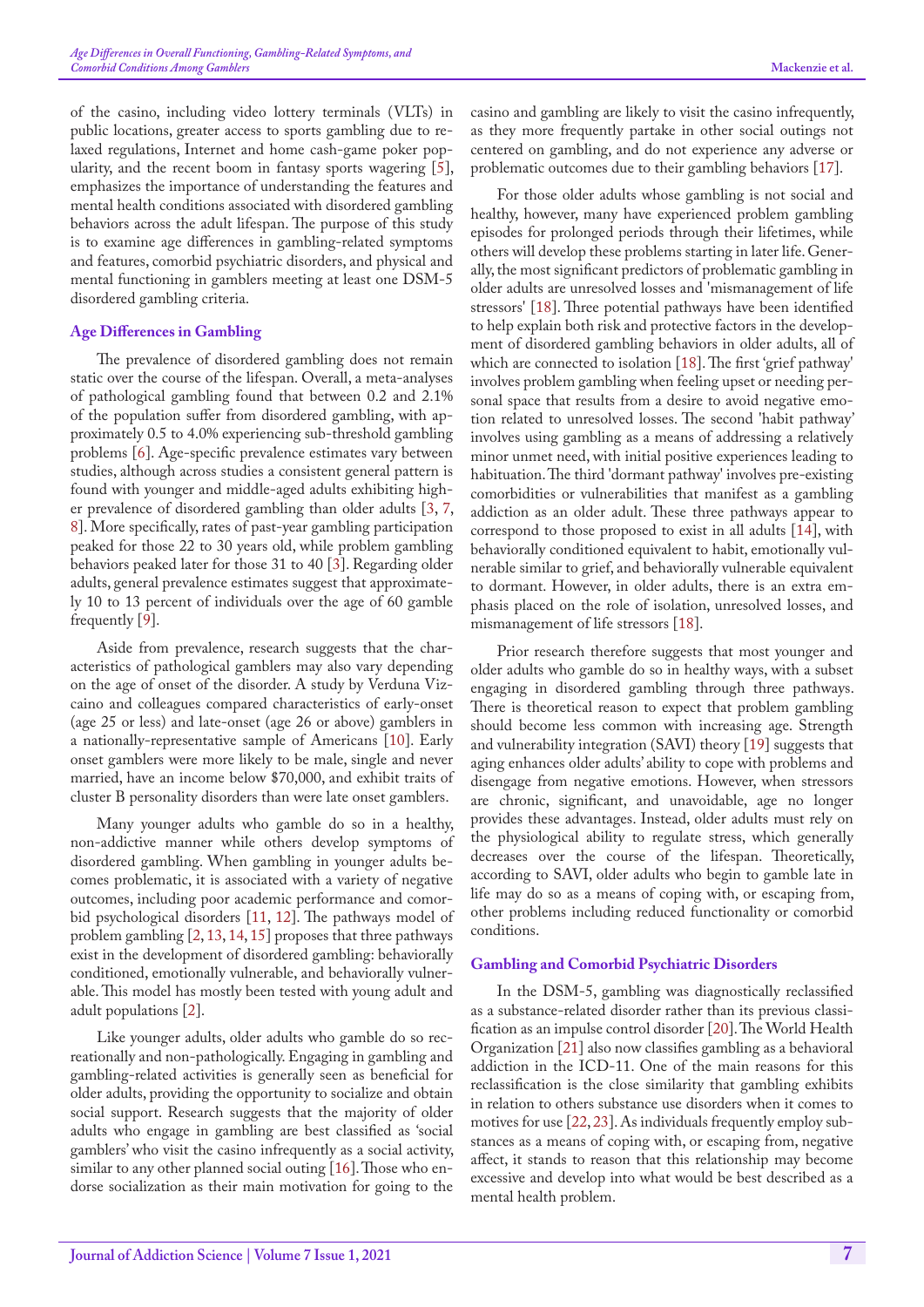Much like other substance use disorders, disordered gambling is associated with a variety of comorbid psychiatric conditions and health difficulties across the lifespan [\[24](#page-9-17), [25](#page-9-18)]. This includes, but is not limited to, major depression, bipolar disorder, post-traumatic stress disorder, generalized anxiety disorder, specific phobia, hypomania, and substance use disorders [[25-](#page-9-18)[32\]](#page-10-0). One study found as many as 96% of individuals with a lifetime gambling disorder diagnosis met criteria for at least one other lifetime psychiatric disorder [[33\]](#page-10-1).

A meta-analytic review found that DSM-IV pathological gambling was highly comorbid with mental health disorders such as any substance use disorder including alcohol and nicotine (57.5%), any mood disorder (37.9%), and any anxiety disorder (37.4%) [\[34](#page-10-2)]. Another meta-analysis reviewed the comorbidity of treatment seeking gamblers who may or may not have met the criteria for a clinical diagnosis with DSM-IV Axis I disorders (i.e., mood, anxiety, and substance) [[35\]](#page-10-3). The findings suggest strong relationships between gambling and any current mood disorder (23.1%), any current alcohol or substance use disorder (22.2%), and any current anxiety disorder (17.6%). When compared to non-gamblers, problem gamblers are five to six times more likely to experience a substance use disorder and three times more likely to experience a mood and/or anxiety disorder over the course of their lifetimes [[36\]](#page-10-4), whereas in a recent longitudinal case-control study of 427 problem gamblers versus 1583 controls, the risk of lifetime mood, anxiety, and substance disorders was two to three times higher in the gambling group [\[37](#page-10-5)]. Psychiatric comorbidities are often more severe in individuals who have been diagnosed with pathological gambling compared to those who have not [[34\]](#page-10-2). For example, among individuals diagnosed with major depressive disorder, pathological gambling was associated with increased likelihood of suicidal ideation and suicide attempts [[38\]](#page-10-6). Problem gamblers also score higher on measures of bodily pain and lower on measures of physical functioning and general health than recreational or non-gamblers [[30\]](#page-9-19).

While gambling is associated with comorbid psychiatric disorders in both younger and older adults, a study of Spanish treatment-seeking gamblers suggests that age is associated with differing clinical outcomes and comorbid conditions [[39\]](#page-10-7). This study observed that older disordered gamblers exhibited more comorbid health difficulties, which may be explained by the idea that long-term gambling in older adults has a negative effect on somatic symptoms and mental capacities [[31,](#page-10-8) [40\]](#page-10-9). For example, engaging in casino gambling may lead to fewer opportunities to engage with others in a meaningful manner, a lack of exercise, spending many hours sitting, and being in an area with frequent nicotine and alcohol consumption, high stress, high anxiety, and poor nutrition, to name a few potentially harmful outcomes.

#### **Current Study**

Previous examinations of pathological gambling and comorbid disorders with age have been conducted on samples of treatment-seeking gamblers or strictly on groups of intreatment pathological or disordered gamblers. Our goal was to extend this previous research by comparing gamblers (those

who meet DSM-5 criteria, as well as sub-threshold gamblers) of differing age groups in a nationally representative sample. The current study compares physical and mental functioning, gambling-related symptoms, and the prevalence of comorbid mental health conditions in gamblers among three age groups: young adults (18 to 34 years old), middle adults (35 to 54 years old), and older adults (55 to 98 years old). Based on previous research, we expected that older adults would experience fewer comorbid psychiatric conditions and poorer overall physical and mental functioning. Further, we expected age to moderate the relationship between both physical and mental functioning domains and gambling severity. Based on SAVI theory, we hypothesized that age would strengthen associations between gambling and poor physical functioning, and weaken associations between gambling and negative mental health outcomes.

## **Method**

#### **Participants**

Data were from the National Epidemiological Survey for Alcohol and Related Conditions (NESARC), a nationally representative, cross-sectional sample of American adult's ages 18 years or older. The NESARC utilized a structured diagnostic survey. Wave 1 was collected between 2001 and 2002 through in-person interviews, with 43,093 total participants completing the survey for an 81.0% response rate. More recent versions of the NESARC, namely NESARC Wave 2, collected between 2004 and 2005, and the NESARC-III, collected between 2012 and 2013, did not assess gambling. The NESARC was chosen for analyses as it includes the largest number of individuals qualifying for a diagnosis of DSM-IV pathological gambling in any nationally representative sample in addition to assessing for individual psychological disorders [[41\]](#page-10-10). Information regarding sampling procedures and quality control have been previously detailed by Grant and Dawson [[42\]](#page-10-11). For this type of study, formal consent is not required.

#### **Measures**

Within the NESARC, the Alcohol Use Disorder and Associated Disabilities Interview (AUDADIS-IV) assessed gambling, gambling-related measures, and other psychiatric disorders.

*Gambling.* Gambling was measured via the AUDA-DIS-IV according to DSM-IV criteria. In order to examine participants with current gambling problems, gambling measures were limited to past-year experiences. Participants were screened into the gambling module if they answered positively to an item asking if they had gambled five or more times within the past year with participants who responded 'yes' completing the remainder of the gambling items. Fifteen questions were asked in order to operationalize the ten pathological gambling criteria outlined in the DSM-IV. To examine gambling as outlined in the DSM-5 [\[43](#page-10-12)], we eliminated the illegal acts criterion, resulting in nine disordered gambling criteria. This study includes gamblers who endorse one or more of the DSM-5 disordered gambling criteria. Gambling research frequently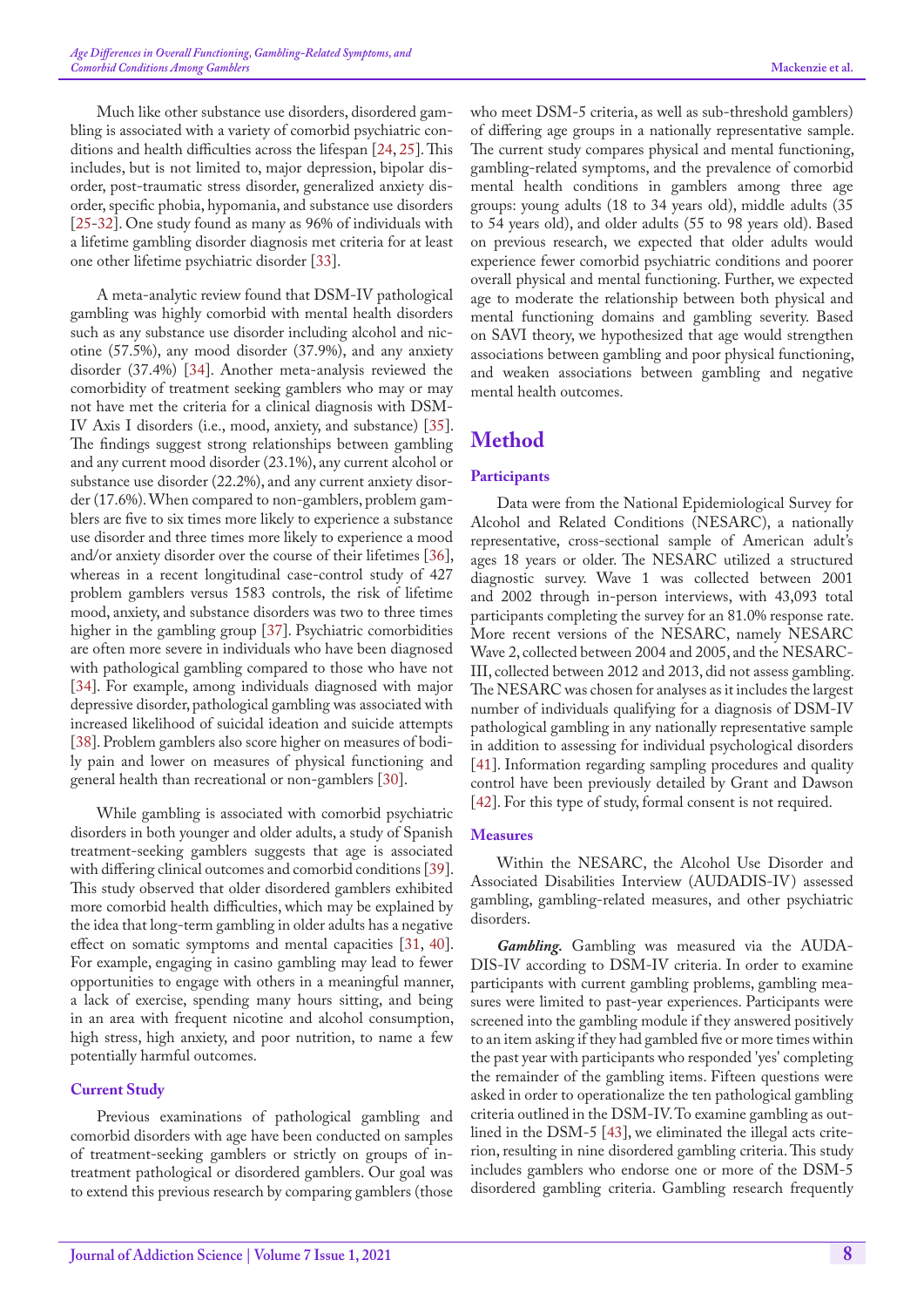includes sub-threshold gamblers in order to increase statistical power. Previous research has also supported the inclusion of sub-threshold gamblers as they are more similar to pathological gamblers than recreational gamblers [\[44](#page-10-13)]. Further, others have suggested that endorsing even one gambling symptom may be a sign of difficulties related to disordered gambling be-haviors [\[45](#page-10-14)[-50](#page-10-15)]. In an effort to capture individuals experiencing any sort of difficulty with gambling behaviors, participants meeting at least one DSM-5 disordered gambling criterion were accepted for inclusion in this study. In the analyses examining gambling as a disorder, participants were required to endorse a minimum of four of the nine DSM-5 criteria to receive a disordered gambling diagnosis [[41,](#page-10-10)[48](#page-10-16), [50\]](#page-10-15).

The NESARC assessed other gambling-related items as part of the AUDADIS gambling module, including: (1) type of game played, (2) age of pathological gambling onset, and (3) whether the individual had sought a form of professional help for gambling. For type of game played, participants were asked whether they had participated in any of 15 different forms of gambling. In-casino games included card games, dice games, roulette, slot/video machines, and other casino games. Assessed games outside of the casino included bingo/keno, dice games, dog races/fights, card games, games of skill, horse races, lottery, sports games, stock or commodities markets, and other gambling. For age of pathological gambling onset, we utilized the participant age in years at their first episode. To assess help seeking for gambling, participants were asked whether they had ever attended Gamblers Anonymous or gone to 'any kind of counselor, therapist, doctor, psychologist, or any other professional'. Only participants who qualified for a DSM-IV pathological gambling diagnoses responded to these gambling-related items. Therefore, while most analyses include all participants meeting at least one DSM-5 gambling criterion, regressions examining gaming type, age of onset, and whether participants had sought help for gambling issues were limited to those meeting five or more of the ten DSM-IV gambling criteria.

*Substance-use disorder***.** Past year substance-use disorders were examined in accordance with DSM-IV criteria [\[51](#page-10-17)]. We combined 'abuse' and 'dependence' into a single 'abuse or dependence' variable for each substance assessed, excluding nicotine. Reliability for substance use disorders was good  $\kappa$  = 0.74] [[52\]](#page-10-18).

*Psychiatric disorders and health measures***.** The AUDA-DIS-IV assessed anxiety disorders (i.e., panic disorder without agoraphobia, panic disorder with agoraphobia, social anxiety disorder, specific phobia, and generalized anxiety disorder) and mood disorders (i.e., major depressive episode, dysthymic disorder, and hypomanic episode) according to DSM-IV criteria. Reliability for the mood and anxiety disorder diagnoses was fair to good  $\kappa = 0.40 - 0.65$  [[52\]](#page-10-18). Both past-year and lifetime disorders were examined. Past-year diagnoses were grouped into larger categories such as 'any mood disorder' or 'any anxiety disorder' to improve statistical power. Lifetime diagnoses were examined as individual disorders.

The AUDADIS-IV assessed for the following personality disorders according to DSM-IV criteria: antisocial, avoidant, dependent, obsessive-compulsive, paranoid, schizoid, and histrionic, as well as conduct disorder without antisocial personality disorder. Other personality disorders, including borderline, schizotypal, and narcissistic were only assessed in Wave 2 of the NESARC and, therefore, were unavailable for examination in the current study. Reliability for the personality disorder diagnoses was fair to good  $\lceil \kappa = 0.40 - 0.67 \rceil$  [\[52](#page-10-18)].

Participants completed the Short-Form 12 Health Survey - Version 2 [53], which assessed overall physical and mental health quality of life. The 12 items form two subscales (mental and physical disability) and eight domains that measure areas of disability: social functioning, general health, vitality, physical functioning, physical role, mental health, emotional role, and body pain. The SF-12 subscales and domains were examined during regression analyses, while the eight domains were the focus of the moderation analysis described later. Scores for each domain range are norm-based, ranging from 0 to 100 with higher scores indicating lower levels of disability and better health.

*Age.* We categorized participants into three age groups: young adults (18 to 34 years old), middle-aged adults (35 to 54 years old), and older adults (55 to 98 years old). Our decision to classify those 55+ as older is consistent with previous aging and gambling research [[9,](#page-9-5) [54](#page-10-19), [55](#page-10-20)] and is similar to the age groups used by Granero and colleagues [\[39](#page-10-7)].

*Other sociodemographic factors*. Information regarding sociodemographic factors included sex, marital status, race/ ethnicity, total past year household income, and highest level of education attained. Sex was categorized as 'male' or 'female'. Marital status categories were 'single or never married', 'married or cohabitating', and 'divorced, separated, or widowed'. Race/ethnicity was categorized into 'White', 'Black', 'American Indian or Alaska Native', 'Asian, Hawaiian, or Pacific Islander', and 'Hispanic'. Total past year income was categorized into: '<\$19,999', '\$20,000 to \$34,999', '\$35,000- \$69,999', and '\$70,000 and above'. Highest level of education was categorized into 'less than high school', 'high school diploma or GED', and 'post-secondary education'.

#### **Data Analyses**

Weighted frequencies and cross-tabulations assessed differences among categorical sociodemographic factors across the three age groups (18-34 years old, 35-54 years old, and 55-98 years old) for individuals meeting at least one DSM-5 disordered gambling criterion.

To test our first hypothesis that age will vary with comorbid health conditions and overall measures of functioning, binary logistic (for categorical dependent variables) and linear (for continuous dependent variables) regression analyses compared gambling-related measures between the three age groups. Each of these analyses utilized a significance value of p < 0.01 to correct for Type I error.

To examine our second hypothesis that age would moderate the relationship between functioning and gambling severity, linear regression analyses examined the potential moderating effect of age on the severity of disordered gambling as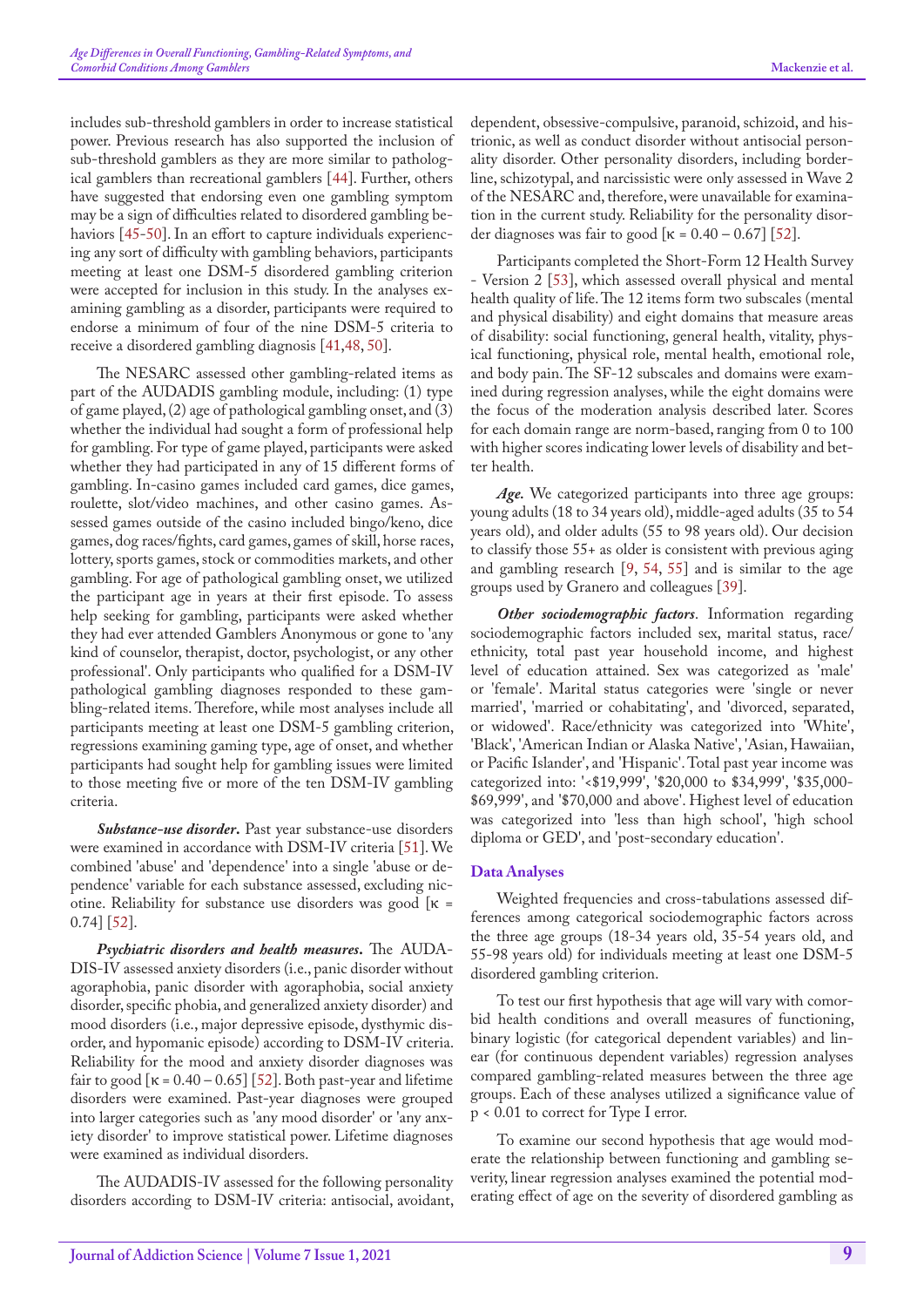measured by the number of disordered gambling criteria endorsed. Specifically, we expected that age would moderate the effect of physical and mental health on gambling severity, with older adults showing a stronger relationship between physical and mental health on gambling severity. Age, the eight domains of the SF-12, and the eight 'age by SF-12' interaction terms were regressed onto a continuous variable for gambling severity, as measured by the number of DSM-5 disordered gambling criteria met. We created interaction terms by centering each variable before creating the interaction term to aid interpretation of the interactions. After conducting these regression analysis, any non-significant interaction terms were subsequently removed before running the final version of the regression model. Moderation analyses employed a significance value of p < 0.05 to determine whether interaction terms from the original models were retained in the final model.

We analyzed the data using the complex samples module of the SPSS statistical software (version 24) with the Taylor Series Linearization method used to account for the complex survey design of the NESARC, including clustering and stratification. All percentages were calculated using survey weights.

## **Results**

Of the 43,093 participants completing Wave 1 of the NESARC, 11,153 endorsed having gambled at least five times in any previous year. Of these gamblers, 1,210 endorsed at least one of the nine DSM-5 disordered gambling criteria, including 436 in the young adult group, 453 in the middle age

group, and 321 in the older adult age group. Sociodemographic comparisons between age groups for participants meeting at least one disordered gambling criteria are displayed in [table](#page-4-0)  [1](#page-4-0). Across age groups, the majority of participants were White and male. Most participants had a post-secondary education and, in the oldest two age groups, were most likely to be married. We hypothesized that age would vary with overall measures of functioning and gambling features. The results of the logistic and linear regressions examining associations between age groups and both gambling features and quality of life (i.e., SF-12 scales) are shown in [table](#page-5-0) 2. In these analyses, which were restricted to individuals who met criteria for a lifetime DSM-IV gambling disorder, age of gambling onset differed between all three age groups with the duration of their current problematic gambling behavior(s) being significantly longer in the middle and older age groups compared to the younger adult group. The oldest group was less likely than the other two groups to meet DSM-5 criteria for past-year disordered gambling. The oldest age group had a lower likelihood of seeking professional help for problem gambling behaviors.

In terms of SF-12 scores, physical functioning declined significantly (indicating worsening health) across age groups, whereas mental functioning among older adults was similar to the young group and better than the middle-aged group. All three age groups differed significantly from one another on the SF-12 domains of physical functioning, body pain, general health, and vitality, with worsening functionality in these domains with increased age. The youngest group was found to be in better health on the domains of physical role, emotional role, and social functioning than the other two groups. Older

<span id="page-4-0"></span>

|                                     |                                         | Age 18-34 Years |             | Age 35-54 Years |             | Age 55-98 Years |
|-------------------------------------|-----------------------------------------|-----------------|-------------|-----------------|-------------|-----------------|
|                                     | $(N = 436)$                             |                 | $(N = 453)$ |                 | $(N = 321)$ |                 |
|                                     | N                                       | $\frac{0}{0}$   | N           | $\frac{0}{0}$   | N           | $\%$            |
| Sex                                 | $F(1.96, 127.06) = 127.53, p < 0.001$   |                 |             |                 |             |                 |
| Male                                | 281                                     | 70.8            | 251         | 63.1            | 158         | 54.3            |
| Female                              | 155                                     | 29.2            | 202         | 36.9            | 163         | 45.7            |
| Marital Status                      | $F(3.86, 250.60) = 12349.40, p < 0.001$ |                 |             |                 |             |                 |
| Single (never married)              | 253                                     | 55.3            | 90          | 14.5            | 20          | 4.8             |
| Married / Cohabitating              | 151                                     | 39.0            | 233         | 63.4            | 163         | 65.1            |
| Divorced/Separated/Widowed          | 32                                      | 5.7             | 130         | 22.2            | 138         | 30.1            |
| Total Household Income Before Taxes | $F(4.42, 287.44) = 1010.55$ , p < 0.001 |                 |             |                 |             |                 |
| $<$ \$19,999                        | 114                                     | 21.8            | 98          | 16.6            | 110         | 26.2            |
| $$20,000 - $34,999$                 | 100                                     | 20.7            | 76          | 15.9            | 74          | 21.2            |
| $$35,000 - $69,999$                 | 147                                     | 36.8            | 157         | 32.3            | 89          | 31.8            |
| $$70,000+$                          | 75                                      | 20.7            | 122         | 35.2            | 48          | 20.9            |
| Ethnicity                           | $F(4.82, 313.45) = 521.58, p < 0.001$   |                 |             |                 |             |                 |
| White                               | 210                                     | 62.9            | 247         | 73.1            | 212         | 78.3            |
| Black                               | 117                                     | 17.8            | 111         | 13.5            | 61          | 10.0            |
| American Indian/Alaska Native       | 8                                       | 1.9             | 13          | 2.5             | 5           | 1.8             |
| Asian/Hawaiian/Pacific Islander     | 21                                      | 7.0             | 16          | 3.4             | 9           | 4.6             |
| Hispanic                            | 80                                      | 10.4            | 66          | 7.5             | 34          | 5.3             |
| Highest Level of Education          | $F(3.41, 221.30) = 645.19, p < 0.001$   |                 |             |                 |             |                 |
| Less than High School               | 74                                      | 14.0            | 78          | 14.5            | 80          | 22.6            |
| High School Diploma or GED          | 145                                     | 34.3            | 130         | 30.0            | 111         | 37.3            |
| Post Secondary Education            | 217                                     | 51.7            | 245         | 55.4            | 130         | 40.1            |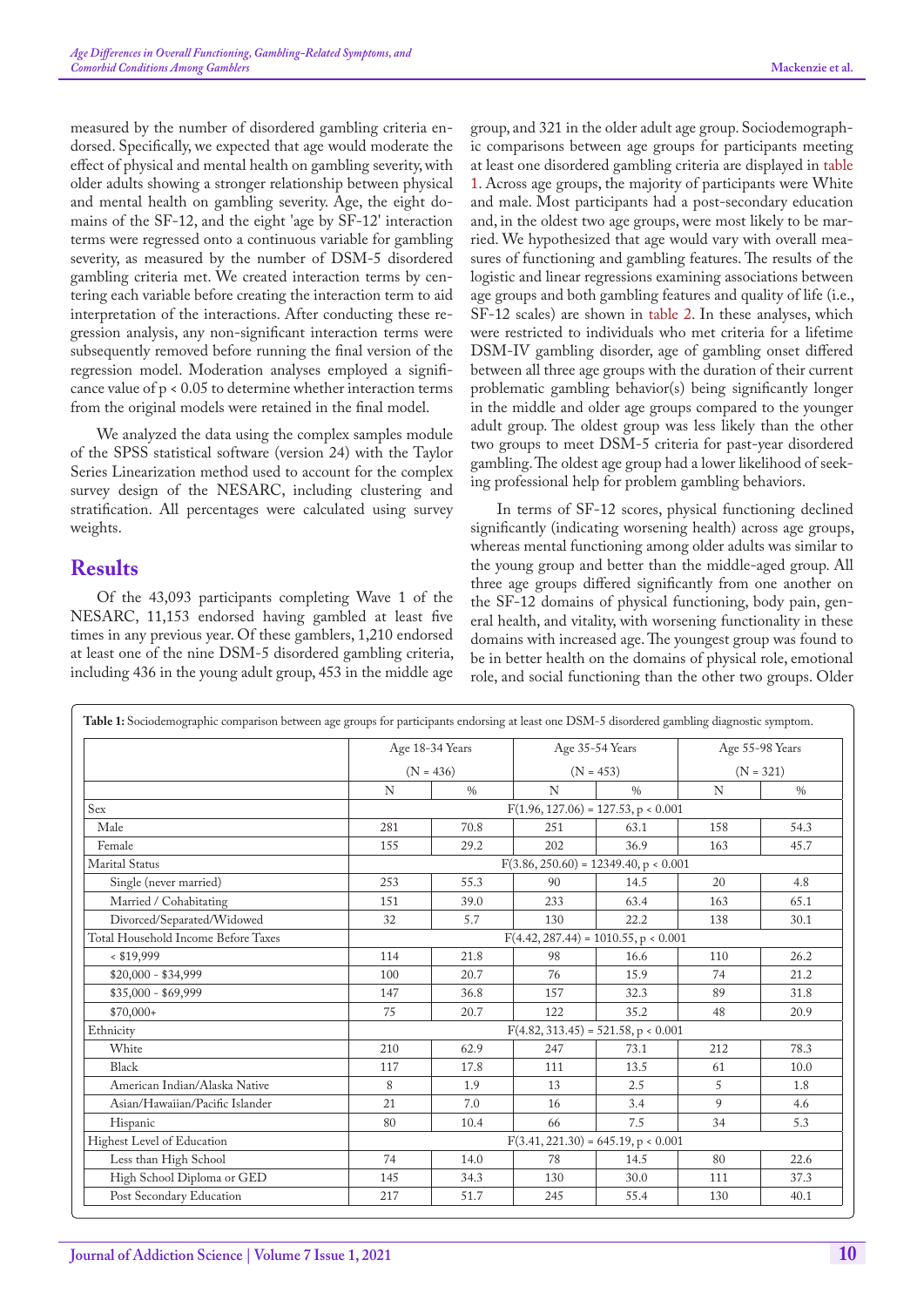|                                     |                    | Age Groups            |                      |       |
|-------------------------------------|--------------------|-----------------------|----------------------|-------|
|                                     | 18-34 Years        | 35-54 Years           | 55-98 Years          | p     |
|                                     | $(N = 436)$        | $(N = 453)$           | $(N = 321)$          |       |
| <b>Gambling Features</b>            |                    |                       |                      |       |
| Age of PG onset (years)             | $21.85^{\circ}$    | 38.24 <sup>b</sup>    | 57.26c               | 0.001 |
| Duration of PG                      | 4.17 <sup>a</sup>  | 7.02 <sup>b</sup>     | $8.65^{\rm b}$       | 0.002 |
| Number of DSM gambling criteria     | 1.98 <sup>a</sup>  | 1.79 <sup>b</sup>     | 1.68 <sup>b</sup>    | 0.001 |
| Past-year DSM-5 disordered gambling | 38.5% <sup>a</sup> | $36.2\%$ <sup>a</sup> | 25.4%                | 0.001 |
| Lifetime helpseeking for gambling   | 41.4% <sup>a</sup> | $34.4\%$              | 24.1% <sup>a</sup>   | 0.001 |
| SF-12 Scales                        |                    |                       |                      |       |
| Physical functioning                | 54.36 <sup>a</sup> | 50.14 <sup>b</sup>    | 46.62c               | 0.001 |
| Role physical                       | $54.05^{\circ}$    | 50.33 <sup>b</sup>    | 45.83 <sup>b</sup>   | 0.001 |
| Body pain                           | $51.66^{\circ}$    | 48.44 <sup>b</sup>    | $45.61$ <sup>c</sup> | 0.001 |
| General health                      | 52.79a             | 47.37 <sup>b</sup>    | $43.81$ <sup>c</sup> | 0.001 |
| Vitality                            | 54.06 <sup>a</sup> | 52.38 <sup>b</sup>    | 50.67                | 0.001 |
| Social functioning                  | 52.29a             | 49.21 <sup>b</sup>    | 49.29 <sup>b</sup>   | 0.001 |
| Role emotional                      | $51.85^{\circ}$    | 49.29 <sup>b</sup>    | 48.78 <sup>b</sup>   | 0.001 |
| Mental health                       | $50.53^a$          | 48.67 <sup>b</sup>    | $49.42^{a,b}$        | 0.001 |

<span id="page-5-0"></span>**Table 2:** Linear and logistic regression analyses examining age group differences in gambling features and quality of life (SF-12) among gamblers meeting at least one DSM-5 disordered gambling diagnostic criterion.

N values are unweighted. %s are weighted. Similar superscript letters denote no statistically significant difference (p > 0.01) while dissimilar superscript letters indicate a significant difference (p < 0.01).

adults showed better mental health compared to the middle age group but worse mental health than the youngest group.

Addressing the hypothesis that game type would differ with age, results found in [table 3](#page-5-1) show that older adults were particularly likely to play one game (84.2%), either slot machines or VLTs (62.9%), and did so nearly always in the confines of a casino (97.5%). On the other hand, the majority of those in the youngest age group played more than one game with 71.3% playing a game outside of the casino, compared to just 15.9% of older adults playing outside of the casino. It should be noted that the power of the game type analyses was

limited by game type items of the NESARC only being asked of those meeting DSM-IV pathological gambling criteria (i.e., at least 5 of 10 DSM-IV criteria met).

Specific criteria were found to present differently between age groups, as per our hypothesis that age would vary with DSM-5 gambling criteria. Mean scores and test of age group differences shown in [table 3](#page-5-1) indicate that the youngest age group was more likely to endorse a need to gamble with increasing amounts, more likely to chase losses, and less likely to gamble as a means of escaping or relieving mood than middle and older age groups. Older adults were less for finances, and

<span id="page-5-1"></span>

|                                               |                             | Age Groups                |                           |       |  |
|-----------------------------------------------|-----------------------------|---------------------------|---------------------------|-------|--|
|                                               | $18 - 34$                   | $35 - 54$                 | $55 - 98$                 | p     |  |
| Gambling Participation (Only DSM-IV PG)       | $N = 27$                    | $N = 34$                  | $N = 13$                  |       |  |
| Played more than one game type                | $15(62.9\%)$ <sub>a,b</sub> | 13 (31.3%) <sup>b</sup>   | $4(15.8\%)$ <sup>a</sup>  | 0.057 |  |
| Played game type in a casino                  | 14 (56.6%) <sup>a,b</sup>   | $23(66.8\%)^b$            | $12(97.5\%)$ <sup>a</sup> | 0.024 |  |
| Played game type outside of casino            | 19 (71.3%) <sup>a,b</sup>   | $20(57.8\%)^b$            | $4(15.9\%)$ <sup>a</sup>  | 0.063 |  |
| Played slot or video machine                  | $6(25.2\%)^a$               | 18 (49.9%) <sup>a</sup>   | $9(62.9\%)$ <sup>a</sup>  | 0.039 |  |
| DSM-5 Criteria Met                            | $N = 436$                   | $N = 453$                 | $N = 321$                 |       |  |
| Preoccupation with gambling                   | 260 (60.0%) <sup>a</sup>    | 258 (56.2%) <sup>a</sup>  | 182 (58.7%) <sup>a</sup>  | 0.494 |  |
| Need to gamble with increasing amounts        | $157(36.1\%)$ <sup>a</sup>  | $129(27.6\%)^b$           | $75(23.5\%)^b$            | 0.001 |  |
| Unsuccessful efforts to reduce gambling       | 51 (10.4%) <sup>a</sup>     | 71 (12.0%) <sup>a</sup>   | 41 (12.2%) <sup>a</sup>   | 0.456 |  |
| Restless or irritable when attempting to stop | $17(4.2\%)$ <sup>a,b</sup>  | $30(4.6\%)$ <sup>a</sup>  | $13(3.0\%)^{\rm b}$       | 0.001 |  |
| Gambles to escape or relieve mood             | $100(21.0\%)$ <sup>a</sup>  | $173(35.8\%)^b$           | $104(32.0\%)^b$           | 0.001 |  |
| Chasing losses                                | 181 (43.7%) <sup>a</sup>    | $117(23.3\%)^b$           | $71(22.9\%)^b$            | 0.001 |  |
| Lies to others to conceal extent of gambling  | 66 (16.3%) <sup>a</sup>     | 70 (12.9%) <sup>a,b</sup> | 42 $(13.2\%)^b$           | 0.015 |  |
| Risked/lost significant relationship/career   | $12(1.7\%)$ <sup>a,b</sup>  | $16(2.5\%)$ <sup>a</sup>  | $4(1.3\%)^b$              | 0.002 |  |
| Relies on others for finances                 | $21 (5.0\%)$ <sup>a</sup>   | 19 (3.5%) <sup>a</sup>    | $7(0.9\%)^b$              | 0.001 |  |

N values are unweighted. %s are weighted. Similar superscript letters denote no statistically significant difference (p > 0.01) while dissimilar superscript letters indicate a significant difference (p < 0.01).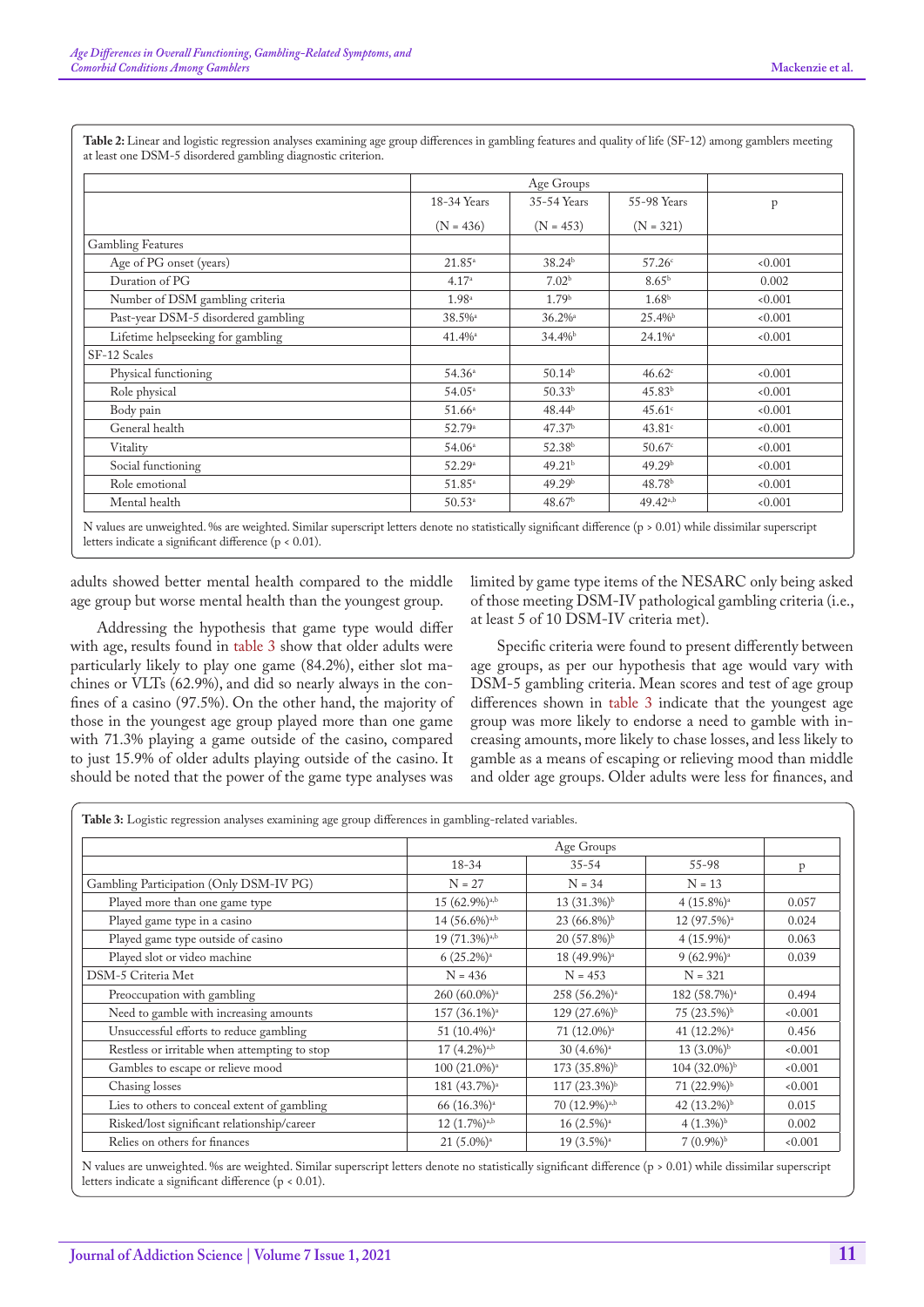were less likely to be irritable or restless when attempting to stop gambling than the middle aged group. The older adult group were also less likely to lie to conceal the extent of their gambling than the youngest age group.

To examine our hypothesis that age would vary with comorbid mental health conditions, [table 4](#page-6-0) shows the results of binary logistic regressions between age and comorbid mental health conditions. All assessed past-year mental health disorder groupings were associated with age. Specifically, the prevalence of any anxiety disorder, alcohol use disorder, any substance use disorder, and any mental health disorder were found to decrease with age.

Similarly, all assessed personality disorders were associated with age. The oldest age group was significantly less likely to meet criteria for conduct disorder without antisocial, dependent, paranoid, schizoid, and histrionic personality disorders compared to the other two age groups. Conversely, the oldest age group was more likely to meet avoidant PD criteria compared to the middle age group. The middle age group was more likely to meet obsessive-compulsive PD criteria than the other two groups. Antisocial PD was the only assessed personality disorder to consistently decline over the course of the lifespan.

To examine the hypothesis that age would moderate the relationship between quality of life indicators and gambling severity, we conducted regression analyses including interaction terms between age and all eight SF-12 domains (see [Table 5\)](#page-6-1). Only the final model is displayed in [table 5.](#page-6-1) In the first version of the model, interaction terms between age and physical role as well as age and social functioning were significant contributors to the model. These were retained into the final model where age by physical role interaction term was no longer significant ( $p = 0.921$ ) while age by social functioning  $(p = 0.001)$  interaction remained significant. An examination of the conditional effects of social functioning on gambling severity by age group suggests that lower social functioning was associated with increased gambling severity to a greater extent in younger and middle-aged adults, and this relationship was attenuated among the older adults.

<span id="page-6-1"></span>

|                                       | # of DSM-5 PG Criteria Endorsed |              |              |              |  |
|---------------------------------------|---------------------------------|--------------|--------------|--------------|--|
|                                       | p                               | $B/\beta$    | 95% CI       |              |  |
| Age                                   | 0.001                           | $-0.001$     | $-0.001$     | $-0.001$     |  |
| SF-12 - Physical<br>functioning       | 0.532                           | 0.000        | $-0.001$     | 0.000        |  |
| SF-12 - Physical role                 | 0.472                           | 0.000        | $-0.001$     | 0.002        |  |
| $SF-12 - Body pain$                   | 0.295                           | 0.000        | 0.000        | 0.000        |  |
| SF-12 - General<br>health             | 0.001                           | $-0.001$     | $-0.001$     | $-0.001$     |  |
| SF-12 - Vitality                      | 0.343                           | 0.000        | 0.000        | 0.001        |  |
| $SF-12 - Social$<br>functioning       | 0.003                           | $-0.002$     | $-0.003$     | $-0.001$     |  |
| $SF-12 - Emotional$<br>role           | 0.663                           | 0.000        | 0.000        | 0.001        |  |
| SF-12 - Mental<br>health              | < 0.001                         | $-0.001$     | $-0.002$     | $-0.001$     |  |
| Age $*$ SF-12 –<br>Physical role      | 0.921                           | $7.165E - 7$ | $-1.368E-5$  | 1.511E-5     |  |
| $Age * SF-12 - Social$<br>functioning | 0.001                           | $3.526E - 5$ | $1.426E - 5$ | $5.625E - 5$ |  |

<span id="page-6-0"></span>**Table 4:** Logistic regression analyses examining age group differences in comorbid mental health disorders among gamblers meeting as least one past-year disordered gambling criteria.

|                                            | 18-34                      | $35 - 54$                | $55 - 98$               | p     |
|--------------------------------------------|----------------------------|--------------------------|-------------------------|-------|
|                                            | $(N = 436)$                | $(N = 453)$              | $(N = 321)$             |       |
| Past Year Mental Health Disorder Groupings |                            |                          |                         |       |
| Any mood or anxiety disorder               | 152 (32.5%) <sup>a</sup>   | 160 (35.1%) <sup>a</sup> | 87 (24.7%) <sup>b</sup> | 0.001 |
| Any mood disorder                          | 96 (19.0%) <sup>a</sup>    | 94 (20.8%) <sup>a</sup>  | 51 (13.4%) <sup>b</sup> | 0.001 |
| Any anxiety disorder                       | 94 (21.3%) <sup>a</sup>    | $114 (26.8\%)^b$         | 50 (14.7%) <sup>c</sup> | 0.001 |
| Alcohol use disorder                       | 153 (36.8%) <sup>a</sup>   | 94 (22.7%) <sup>b</sup>  | $26(6.2\%)$             | 0.001 |
| Drug including marijuana disorder          | 49 (12.9%) <sup>a</sup>    | $17(3.3\%)^{\rm b}$      | $3(0.9\%)^b$            | 0.001 |
| Any substance use disorder                 | 167 (40.1%) <sup>a</sup>   | $100(23.7%)^b$           | $27(6.7\%)$             | 0.001 |
| Any mood, anxiety, alcohol, drug disorder  | 250 (56.3%) <sup>a</sup>   | 214 (48.5%) <sup>b</sup> | $106(29.5\%)$           | 0.001 |
| Lifetime Personality Disorder              |                            |                          |                         |       |
| Conduct disorder (w/o antisocial)          | 14 (2.7%) <sup>a</sup>     | $8(3.4\%)$ <sup>a</sup>  | $3(0.9\%)^b$            | 0.001 |
| Antisocial PD                              | 74 (16.7%) <sup>a</sup>    | 45 (10.5%) <sup>b</sup>  | 19 (6.4%) <sup>c</sup>  | 0.001 |
| Avoidant PD                                | $23(6.0\%)$ <sup>a,b</sup> | 35 (6.7%) <sup>a</sup>   | $10(3.4\%)^b$           | 0.001 |
| Dependent PD                               | $7(1.5\%)$ <sup>a</sup>    | $8(0.9\%)$ <sup>a</sup>  | $1(0.3\%)^b$            | 0.001 |
| Obsessive-compulsive PD                    | 75 (15.2%) <sup>a</sup>    | 93 $(20.6\%)^b$          | 51 (13.1%) <sup>a</sup> | 0.001 |
| Paranoid PD                                | 71 (14.1%) <sup>a</sup>    | 68 (14.8%) <sup>a</sup>  | $25(8.2\%)^b$           | 0.001 |
| Schizoid PD                                | 42 (9.5%) <sup>a</sup>     | 42 (8.1%) <sup>a</sup>   | 14 (4.7%) <sup>b</sup>  | 0.001 |
| Histrionic PD                              | 47 (10.3%) <sup>a</sup>    | 33 (6.8%) <sup>a</sup>   | $8(2.1\%)^b$            | 0.001 |

N values are unweighted. % are weighted. Similar superscript letters denote no statistically significant difference (p > 0.01) while dissimilar superscript letters indicate a significant difference (p < 0.01).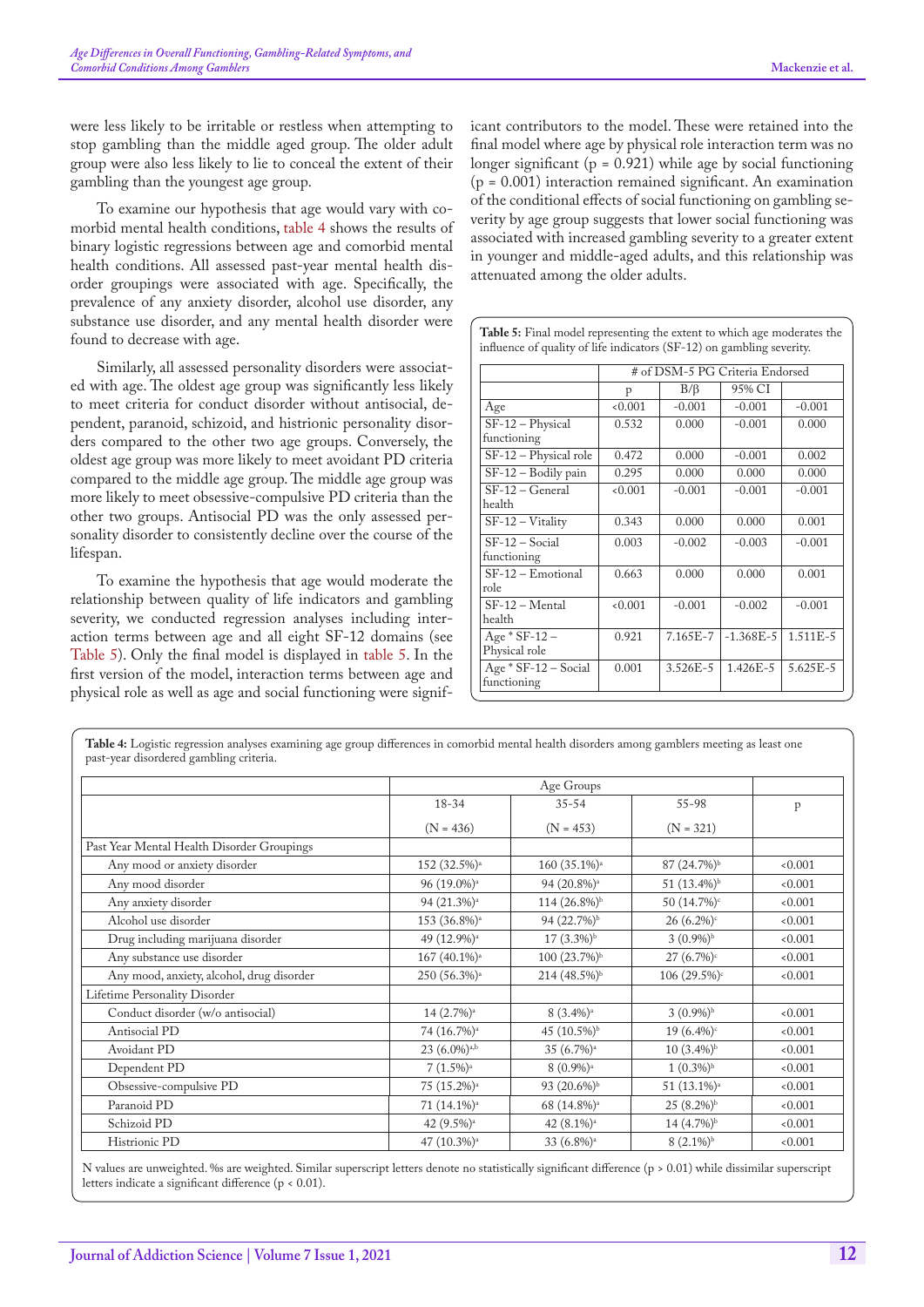## **Discussion**

The current study examined the way gambling-related features, including prevalence of comorbid psychiatric disorders and both mental and physical functioning, vary across the lifespan. The findings of the study indicate that the ways in which gambling behaviors and comorbid disorders present in individuals meeting at least one disordered gambling criteria vary over the course of the lifespan. Older adults are more likely than other age groups to have decreased general functionality and health, more likely to play a single casino game, and less likely to present with a past-year comorbid mental health condition. The three age groups also differed in the DSM-5 gambling symptoms observed. These results generally supported our hypothesis that age would attenuate the relationship between gambling, well-being, and comorbid mental health conditions. Finally, age moderated the relationship between social functioning and gambling severity but did not moderate the same proposed relationship with any other domains of functioning. The relationship between lower social functioning and greater gambling severity was stronger in young and middle age adults than in older adults.

Younger adults had better health and functioning than at least one other age group (i.e., younger or middle-aged adults) on both SF-12 summary scales and all eight SF-12 domains of emotional and physical functioning. On four of the domains (i.e., physical functioning, body pain, general health, and vitality), the scores differed between all three groups with youngest age group having the best functioning in these domains and the oldest age group having the worst functioning, partially supporting our hypothesis based on natural age-related declines in physical function, as measured by SF-12 or related measures [[56,](#page-10-21) [57,](#page-10-22) [58](#page-10-23)] . The youngest group had better health/ functioning in the remainder of the domains (i.e., role physical, social functioning, role emotional, and mental health) than at least one of the other two age groups, with minimal differences observed between the middle and oldest age groups. SAVI theory would suggest that physical health naturally declines while mental health should generally improve unless there are vulnerabilities that nullify age-related emotional advantages [[19\]](#page-9-13). This is supported by our findings that older age was associated with worse scores on domains of physical functioning (i.e., physical functioning, body pain, general health, and vitality) while minimal differences between older adults and middle age adults were observed in domains of mental functioning (i.e., role physical, social functioning, role emotional, and mental health). Previous studies have also found that younger adults in general are less likely to present with difficulties in physical or emotional functioning while older adults in general have poorer overall health [\[39](#page-10-7), [59\]](#page-10-24). Furthermore, past research has shown gamblers to be more likely to experience poorer overall mental and physical health compared to their non-gambling counterparts [[34,](#page-10-2) [60](#page-10-25), [61](#page-10-26)]. Though this may be a simple product of aging in some cases, others may experience gambling as the primary disorder, as Granero and colleagues [[39\]](#page-10-7) indicate. For these individuals, the largely sedentary act of gambling coupled with either the isolation frequently involved

with online gaming or the common substance use observed within casinos may result in worsening physical and mental functioning over time [\[31](#page-10-8), [39\]](#page-10-7).

Significant age group differences were observed in the endorsement of DSM-5 gambling criteria. The youngest age group was more likely to chase losses and need to gamble with increasing amounts to achieve the same level of excitement than other age groups. Chasing losses has been noted as a criterion that tends to set problem or pathological gamblers apart from more recreational gamblers in young adults and may serve as an indicator of increasing severity in the future [\[46](#page-10-27), [48](#page-10-16), [62\]](#page-10-28). Older adults, on the other hand, presented with the number of total symptoms endorsed and differed most from the youngest group in terms of symptoms endorsed. While the youngest group endorsed the need for increased stimulation to reach a desired excitement level, the motivation for older adults appeared to be more driven by a desire to escape or relieve mood. The introduction of late-onset gamblers in the older age groups likely explains the desire for older adults to escape or relieve mood as late-life gambling largely serves to act as an escape from late-life emotional distress [[18\]](#page-9-12).

The results of this study found lower prevalence rates of mood, anxiety, and substance use disorders in older adults compared to other age groups. This lower prevalence of comorbid mental health conditions in older adults is consistent with the finding that gambling in older adults is less severe in terms of total symptoms endorsed, and similar to other studies that found earlier age of onset to be associated with greater comorbid disorder severity [\[39](#page-10-7), [54](#page-10-19), 63]. SAVI theory suggests that the relatively lower presence of comorbid mental disorders in older adult gamblers may be due to age-related improvements in well-being [[19\]](#page-9-13). The current study examined gamblers meeting at least one DSM-5 disordered gambling criteria. A recent examination using the NESARC found older adults meeting at least four DSM-5 disordered gambling criteria were more likely than younger age groups to present with a comorbid psychiatric condition [\[20](#page-9-14)], suggesting more severe gamblers do not experience the age-related benefits proposed by the SAVI theory [[19\]](#page-9-13).

The development of late-onset gambling in older adults may be indicative of increasing vulnerability with age, including impaired health functioning as observed in this study. Some studies have suggested older adults may develop problem gambling behaviors later in life in part to cope with negative affect that may be related to the process of aging, including reduced social network and reduced physical capacity [[65\]](#page-11-0). Alternatively, chronic gamblers may have learned how to control and manage their gambling issues over a long period of time, thereby limiting the presentation of gambling symptoms and co-occurring gambling issues, as observed in other addictions [\[66](#page-11-1)]. This study cannot directly address this issue directly because it is cross-sectional, and we did not differentiate between chronic gambling and late-onset gambling in older adults. However, our findings generally suggest that older adults, overall, present as a less severe gambling group than younger or middle age groups of gamblers. It is important to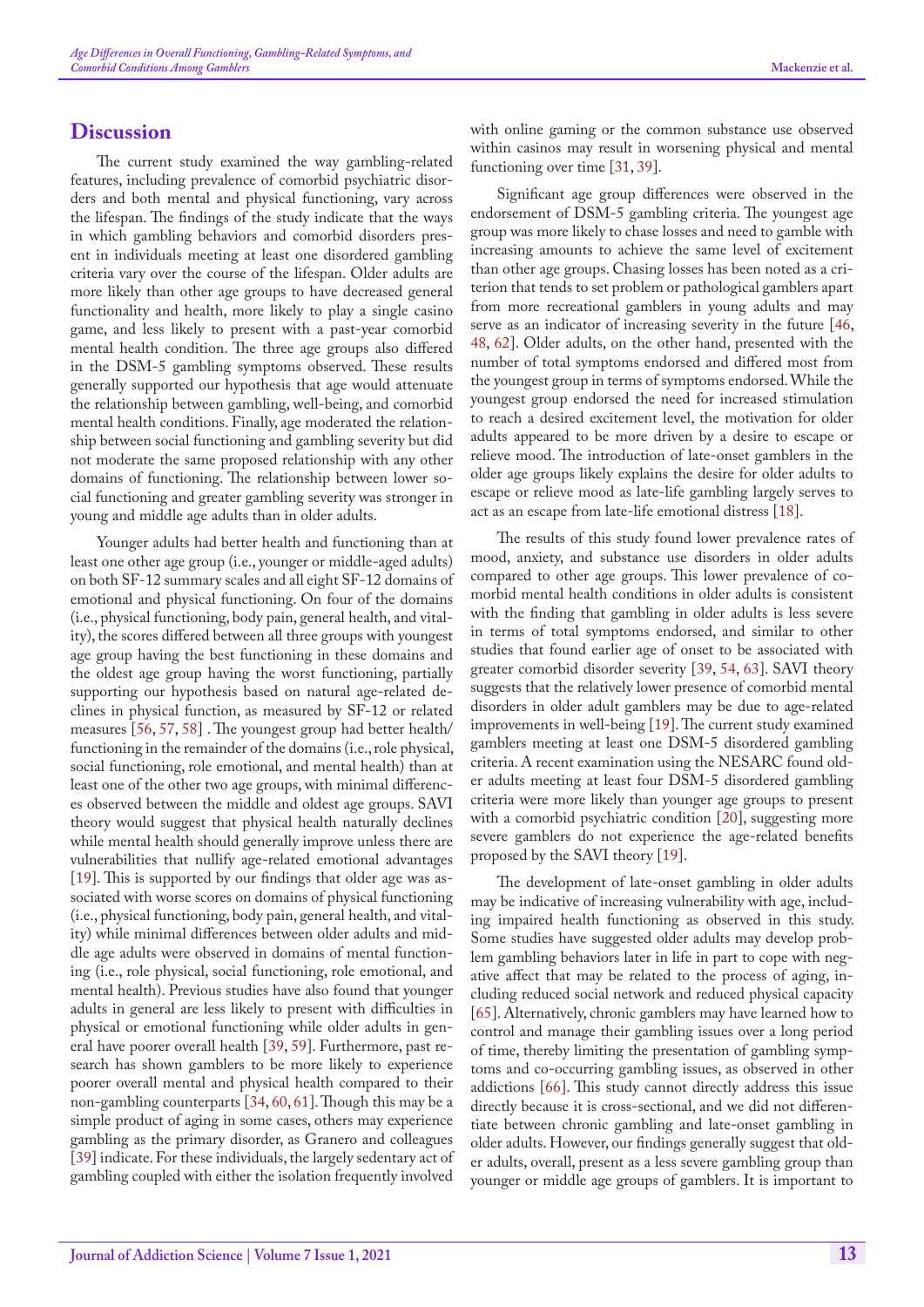note that this discrepancy in symptomatology may also be due, in part, to a lack of opportunity to meet these criteria given changes in employment and social relationships associated with old age, which have led some to call for gambling criteria designed specifically for older adults [\[67](#page-11-2)].

In young adults, comorbid prevalence rates, DSM-5 gambling disorder prevalence, and gambling severity as measured by number of diagnostic criteria met were all significantly greater than in the other two age groups. We found that younger adults were less likely to gamble to escape or relieve mood, which is similar to past research which has suggested that, despite experiencing gambling difficulties, young adults are often unlikely to acknowledge their gambling behaviors as problematic [[68\]](#page-11-3). While prevention strategies and recommendations have been suggested to target adolescents and young adults [\[69](#page-11-4)[-72](#page-11-5)], a review of adolescent gambling literature noted that it is unclear whether these programs impact problem gambling behaviors or prevalence [73].

Our hypothesis that age would moderate the relationship between quality of life and gambling severity was only supported for one of the eight health variables we examined; age moderated the relationship between social functioning and gambling severity. Among the younger and middle age gamblers, participants with poorer social functioning had the greatest gambling severity, whereas among older gamblers, this relationship was attenuated. This coincides with previous findings regarding early-onset gambling being associated with more severe symptomatology [63]. The moderating impact of age on the relationship between social functioning and gambling severity may become increasingly important to understand given the proliferation of online gambling opportunities, where young adults may be increasingly able to engage in harmful gambling behaviors without leaving the home or even being disqualified from gambling due to being under the age of majority. As previous research has found, younger problem gamblers differentiate from older gamblers in the frequency with which they gamble apart from family or friends and their overall involvement in non-gambling related extracurricular activities [\[62](#page-10-28), [74\]](#page-11-6). For older adults, the relationship between lower social functioning and greater gambling severity was significant but weaker than in other age groups. This may suggest that some older adults simultaneously use gambling as a social interaction and experience a relatively high number of disordered gambling symptoms. Alternatively, older adult gamblers may have felt that their social activities were not interfered with by physical health or emotional problems if a chronic stressor had reduced their level of social support over a long period of time, as may occur in individuals with longstanding stressors according to the SAVI theory [[19\]](#page-9-13).

While previous research has found that psychological treatment targeted towards gambling improves other psychological symptoms, it should be noted that efficacious treatment options, including cognitive-behavioral therapy and motivational interviewing tend to include individualized feedback that takes overall symptomatology and gambling motives into account [[75\]](#page-11-7). The results of the current study highlight the differing clinical presentation of individuals across the lifespan

who meet at least one disordered gambling criterion. Specifically, the findings reinforce the importance of implementing treatment as soon as possible, particularly in young adults who present with greater severity and a higher prevalence of pastyear comorbid disorders. Signs of problem gambling in older adults, alternatively, may be a sign of poorer general mental or physical functioning and should not be dismissed as a by-product of positive socialization.

## **Limitations**

The current study has a number of substantial strengths, including the use of DSM diagnostic criteria for comorbid conditions, and recruiting gamblers from a nationally representative sample rather than looking exclusively at those seeking treatment. However, this study, particularly the use of Wave 1 of the NESARC, has limitations that should be noted. Wave 1 of the NESARC examined DSM-IV-TR diagnostic criteria for comorbid psychiatric disorders, such that our psychiatric comorbidity findings might not generalize to the DSM-5. While DSM-5 disordered gambling was replicable within the NESARC without impacting the integrity of the diagnosis, the other disorders are not as clear-cut. As a result, the findings of this study reflect the DSM-IV view of psychiatric disorders. The NESARC utilized trained-lay interviewers to conduct the AUDADIS-IV instead of mental health professionals. Although trained lay interviewers do not have the same training as professionals, they have been shown to perform similarly to medical doctors in diagnosing disorders with a structured interview [[76\]](#page-11-8). Another limitation comes from the timeliness of this research. This study utilizes data from NESARC Wave 1, collected from 2001 to 2002. Despite the age of the data, the NESARC was chosen as it offers a nationally representative large sample of gamblers, allowing for generalizability across locales and settings, making it ideal for the purposes of this research question. Further, more recent waves of the NESARC did not survey gambling. The research utilized cross-sectional data and did not allow for differentiation between early- and late-onset gambling, limiting the ability to infer causality.

Since the time of data collection, disordered gambling rates may have changed with the proliferation of available gambling methods, specifically online gaming, including Internet poker, and video lottery terminals. These methods may be of particular interest to both younger adults with poor social functioning and older adults with poor physical functioning. Online gamblers may differ from non-online gamblers, though research is inconsistent in terms of differences in severity and symptomatology [[75,](#page-11-7) [78,](#page-11-9) 79]. Online gamblers are thought to be less likely to seek treatment [\[78](#page-11-9)]. Therefore, it can be challenging to determine how psychiatric comorbidity rates in online gamblers may differ from those in more traditional gamblers [[78,](#page-11-9) [80\]](#page-11-10). One study of outpatient pathological gamblers in Sweden found that 89% of treatment-seeking patients reported online gambling as the focus of their gambling problem, and 58% of patient records indicated an additional psychiatric diagnosis unrelated to gambling [81].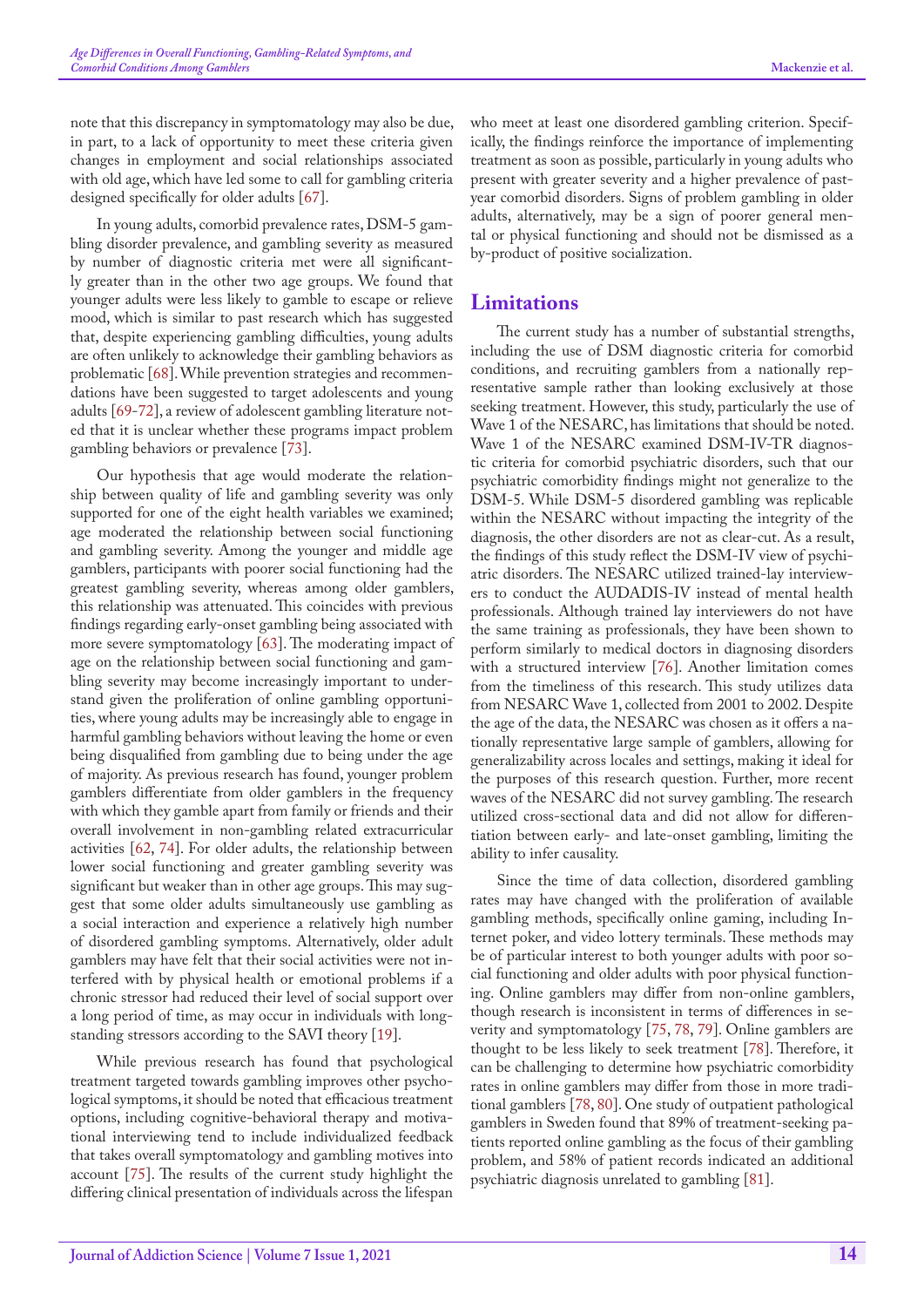## **Conclusion**

The current study found that gambling-related features differ across the lifespan in gamblers presenting with as few as one disordered gambling symptom. Mental and physical functioning, comorbid psychiatric disorders, and the disordered gambling symptoms among individuals with at least one disordered gambling criterion were all found to differ significantly among younger, middle-aged, and older adults, with older adults having poorer physical functioning but fewer past-year comorbid psychiatric conditions than other age groups. In general, age influenced the clinical features associated with gambling. Older adults who experience gambling symptoms may still benefit from age-related strengths that are associated with fewer comorbid mental health problems. Young adults with gambling symptoms may present as more severe and require intervention as soon as possible to help prevent future difficulties. Further, age moderates the relationship between social functioning and gambling severity, highlighting the importance of social factors, including connectivity and isolation, in the prevention and treatment of gambling issues across the lifespan.

#### **References**

- <span id="page-9-0"></span>1. [Barnes GM, Welte JW, Tidwell MCO, Hoffman JH. 2011. Gambling](https://pubmed.ncbi.nlm.nih.gov/21132521/)  [on the lottery: Sociodemographic correlates across the lifespan.](https://pubmed.ncbi.nlm.nih.gov/21132521/) *J Gambl Stud* [27\(4\): 575-586.](https://pubmed.ncbi.nlm.nih.gov/21132521/) <http://doi.org/10.1007/s10899-010-9228-7>
- <span id="page-9-8"></span>2. [Kurilla A. 2021. Is subtyping of gamblers based on the pathways model](https://link.springer.com/article/10.1007/s10899-020-09995-6)  [of problem and disordered gambling valid? a systematic review.](https://link.springer.com/article/10.1007/s10899-020-09995-6) *J Gambl Stud* [37: 983-1006.](https://link.springer.com/article/10.1007/s10899-020-09995-6) <https://doi.org/10.1007/s10899-020-09995-6>
- 3. [Welte JW, Barnes GM, Tidwell MCO, Hoffman JH. 2011. Gambling](https://pubmed.ncbi.nlm.nih.gov/20499144/)  [and problem gambling across the lifespan.](https://pubmed.ncbi.nlm.nih.gov/20499144/) *J Gambl Stud* 27(1): 49-61. <https://doi.org/10.1007/s10899-010-9195-z>
- 4. [Welte JW, Barnes GM, Wieczorek WF, Tidwell MC, Parker J. 2002.](https://pubmed.ncbi.nlm.nih.gov/12514913/)  [Gambling participation in the U.S.: Results from a national survey.](https://pubmed.ncbi.nlm.nih.gov/12514913/) *J Gambl Stud* [18\(4\): 313-337.](https://pubmed.ncbi.nlm.nih.gov/12514913/) <https://doi.org/10.1023/a:1021019915591>
- <span id="page-9-1"></span>5. [Dwyer B, Shapiro SL, Drayer J. 2017. Daily fantasy football and self-re](https://pubmed.ncbi.nlm.nih.gov/28951978/)[ported problem behavior in the United States.](https://pubmed.ncbi.nlm.nih.gov/28951978/) *J Gambl Stud* 34(3): 689- [707.](https://pubmed.ncbi.nlm.nih.gov/28951978/) <http://doi.org/10.1007/s10899-017-9720-4>
- <span id="page-9-2"></span>6. [Stucki S, Rihs-Middel M. 2007. Prevalence of adult problem and](https://link.springer.com/article/10.1007/s10899-006-9031-7)  [pathological gambling between 2000 and 2005: an update.](https://link.springer.com/article/10.1007/s10899-006-9031-7) *J Gambl Stud* [23\(3\): 245-257.](https://link.springer.com/article/10.1007/s10899-006-9031-7) <https://doi.org/10.1007/s10899-006-9031-7>
- <span id="page-9-3"></span>7. [Delfabbro P, King D, Griffiths MD. 2013. From adolescent to adult](https://link.springer.com/article/10.1007%2Fs10899-013-9384-7)  [gambling: an analysis of longitudinal gambling patterns in South Aus](https://link.springer.com/article/10.1007%2Fs10899-013-9384-7)tralia. *J Gambl Stud* [30\(3\): 547-563.](https://link.springer.com/article/10.1007%2Fs10899-013-9384-7) [https://doi.org/10.1007/s10899-](https://doi.org/10.1007/s10899-013-9384-7) [013-9384-7](https://doi.org/10.1007/s10899-013-9384-7)
- <span id="page-9-4"></span>8. [Shaffer H J, Hall MN, Bilt JV. 1997. Estimating the prevalence of dis](http://www.divisiononaddiction.org/html/publications/meta.pdf)[ordered gambling behavior in the United States and Canada: A me](http://www.divisiononaddiction.org/html/publications/meta.pdf)[ta-analysis. Harvard Medical School, Boston, MA, USA.](http://www.divisiononaddiction.org/html/publications/meta.pdf)
- <span id="page-9-5"></span>9. [Nower L, Blaszczynski A. 2008. Characteristics of problem gamblers 56](https://pubmed.ncbi.nlm.nih.gov/18808247/)  [years of age or older: A statewide study of casino self-excluders.](https://pubmed.ncbi.nlm.nih.gov/18808247/) *Psychol Aging* [23\(3\): 577-584.](https://pubmed.ncbi.nlm.nih.gov/18808247/) <https://doi.org/10.1037/a0013233>
- 10. [Verdura Vizcaíno EJ, Fernández-Navarro P, Petry N, Rubio, G., &](https://onlinelibrary.wiley.com/doi/abs/10.1111/add.12461)  [Blanco, C. 2014. Differences between early-onset pathological gam](https://onlinelibrary.wiley.com/doi/abs/10.1111/add.12461)[bling and later-onset pathological gambling: data from the national](https://onlinelibrary.wiley.com/doi/abs/10.1111/add.12461)  [epidemiologic survey on alcohol and related conditions \(NESARC\).](https://onlinelibrary.wiley.com/doi/abs/10.1111/add.12461)  *Addiction* [109\(5\): 807-813.](https://onlinelibrary.wiley.com/doi/abs/10.1111/add.12461) <https://doi.org/10.1111/add.12461>
- <span id="page-9-6"></span>11. [Engwall D, Hunter R, Steinberg M. 2004. Gambling and other risk](https://www.tandfonline.com/doi/abs/10.3200/JACH.52.6.245-256)  [behaviors on university campuses.](https://www.tandfonline.com/doi/abs/10.3200/JACH.52.6.245-256) *Journal of American College Health* [52\(6\): 245-255.](https://www.tandfonline.com/doi/abs/10.3200/JACH.52.6.245-256) <http://doi.org/10.3200/JACH.52.6.245-256>
- <span id="page-9-7"></span>12. [Stuhldreher WL, Stuhldreher TJ, Forrest KYZ. 2007. Gambling as an](https://www.tandfonline.com/doi/abs/10.3200/JACH.56.1.75-88)  [emerging health problem on campus.](https://www.tandfonline.com/doi/abs/10.3200/JACH.56.1.75-88) *Journal of American College Health* [56\(1\): 75-88](https://www.tandfonline.com/doi/abs/10.3200/JACH.56.1.75-88). <http://doi.org/10.3200/JACH.56.1.75-88>
- 13. [Allami Y, Vitaro F, Brendgen M, Carbonneau R, Lacourse É, et al.](https://pubmed.ncbi.nlm.nih.gov/28271371/)  [2017. A longitudinal empirical investigation of the pathways mod](https://pubmed.ncbi.nlm.nih.gov/28271371/)[el of problem gambling.](https://pubmed.ncbi.nlm.nih.gov/28271371/) *J Gambl Stud* 33(4): 1153-1167. [http://doi.](http://doi.org/10.1007/s10899-017-9682-6) [org/10.1007/s10899-017-9682-6](http://doi.org/10.1007/s10899-017-9682-6)
- <span id="page-9-9"></span>14. [Blaszczynski A, Nower L. 2002. A pathways model of problem](https://onlinelibrary.wiley.com/doi/abs/10.1046/j.1360-0443.2002.00015.x)  [and pathological gambling.](https://onlinelibrary.wiley.com/doi/abs/10.1046/j.1360-0443.2002.00015.x) *Addiction* 97(5): 487-499. [https://doi.](https://doi.org/10.1046/j.1360-0443.2002.00015.x) [org/10.1046/j.1360-0443.2002.00015.x](https://doi.org/10.1046/j.1360-0443.2002.00015.x)
- <span id="page-9-10"></span>15. [Milosevic A, Ledgerwood DM. 2010. The subtyping of pathological](https://www.sciencedirect.com/science/article/abs/pii/S0272735810001078)  [gambling: a comprehensive review.](https://www.sciencedirect.com/science/article/abs/pii/S0272735810001078) *Clinical Psychology Review* 30(8): [988-998.](https://www.sciencedirect.com/science/article/abs/pii/S0272735810001078) <https://doi.org/10.1016/j.cpr.2010.06.013>
- 16. [Zaranek RR, Chapleski EE. 2005. Casino gambling among urban el](https://pubmed.ncbi.nlm.nih.gov/15746028/)[ders: Just another social activity?](https://pubmed.ncbi.nlm.nih.gov/15746028/) *J Gerontol B Psychol Sci Soc Sci* 60(2): [S74-S81.](https://pubmed.ncbi.nlm.nih.gov/15746028/) <https://doi.org/10.1093/geronb/60.2.s74>
- <span id="page-9-11"></span>17. [Hope J, Havir L. 2002. You bet they](https://doi.org/10.1016/S0890-4065(02)00043-9)'re having fun!: Older Ameri[cans and casino gambling.](https://doi.org/10.1016/S0890-4065(02)00043-9) *J Aging Stud* 16(2): 177-197. [http://doi.](http://doi.org/10.1016/S0890-4065(02)00043-9) [org/10.1016/S0890-4065\(02\)00043-9](http://doi.org/10.1016/S0890-4065(02)00043-9)
- <span id="page-9-12"></span>18. [Tira C, Jackson AC, Tomnay JE. 2014. Pathways to late-life problemat](https://pubmed.ncbi.nlm.nih.gov/24097441/)[ic gambling in seniors: a grounded theory approach.](https://pubmed.ncbi.nlm.nih.gov/24097441/) *Gerontologist* 54(6): [1035-1048.](https://pubmed.ncbi.nlm.nih.gov/24097441/) <https://doi.org/10.1093/geront/gnt107>
- <span id="page-9-13"></span>19. [Charles ST. 2010. Strength and vulnerability integration: A model of](https://pubmed.ncbi.nlm.nih.gov/21038939/)  [emotional well-being across adulthood.](https://pubmed.ncbi.nlm.nih.gov/21038939/) *Psychol Bull* 136(6): 1068-1091. <http://doi.org/10.1037/a0021232>
- <span id="page-9-14"></span>20. [Nicholson R, Mackenzie C, Afifi TO, Sareen J. 2019. Effects of gam](https://pubmed.ncbi.nlm.nih.gov/30167940/)[bling diagnostic criteria changes from DSM-IV to DSM-5 on mental](https://pubmed.ncbi.nlm.nih.gov/30167940/)  [disorder comorbidity across younger, middle-aged, and older adults in a](https://pubmed.ncbi.nlm.nih.gov/30167940/)  [nationally representative sample.](https://pubmed.ncbi.nlm.nih.gov/30167940/) *J Gambl Stud* 35(1): 307-320. [https://](https://doi.org/10.1007/s10899-018-9801-z) [doi.org/10.1007/s10899-018-9801-z](https://doi.org/10.1007/s10899-018-9801-z)
- 21. [World Health Organization. 2018. International classification of dis](https://icd.who.int/browse11_2018-06/l-m/en)eases for mortality and morbidity statistics (11<sup>th</sup> Revision).
- <span id="page-9-15"></span>22. [Hopley AAB, Nicki, R. M. 2010. Predictive factors of excessive online](file:///C:\Users\Raghav\Desktop\JAS R!\Cyberpsychol Behav Soc Netw)  poker playing. *[Cyberpsychol Behav Soc Netw](file:///C:\Users\Raghav\Desktop\JAS R!\Cyberpsychol Behav Soc Netw)* 13(4): 379-385. [https://doi.](https://doi.org/10.1089/cyber.2009.0223) [org/10.1089/cyber.2009.0223](https://doi.org/10.1089/cyber.2009.0223)
- <span id="page-9-16"></span>23. [Raylu N, Oei TPS. 2002. Pathological gambling. A comprehensive](https://pubmed.ncbi.nlm.nih.gov/12238245/)  review. *Clin Psychol Rev* [22\(7\): 1009-1061.](https://pubmed.ncbi.nlm.nih.gov/12238245/) [https://doi.org/10.1016/](https://doi.org/10.1016/s0272-7358(02)00101-0) [s0272-7358\(02\)00101-0](https://doi.org/10.1016/s0272-7358(02)00101-0)
- <span id="page-9-17"></span>24. [Black DW, Moyer T, Schlosser S. 2003. Quality of life and family his](https://pubmed.ncbi.nlm.nih.gov/12586967/)[tory in pathological gambling.](https://pubmed.ncbi.nlm.nih.gov/12586967/) *J Nerv Ment Dis* 191(2): 124-126. [http://](http://doi.org/10.1097/01.NMD.0000050942.86352.47) [doi.org/10.1097/01.NMD.0000050942.86352.47](http://doi.org/10.1097/01.NMD.0000050942.86352.47)
- <span id="page-9-18"></span>25. [Crockford DN, El-Guebaly N. 1998. Psychiatric comorbidity in patho](https://pubmed.ncbi.nlm.nih.gov/9494746/)[logical gambling: a critical review.](https://pubmed.ncbi.nlm.nih.gov/9494746/) *Can J Psychiatry* 43(1): 43-50. [https://](https://doi.org/10.1177/070674379804300104) [doi.org/10.1177/070674379804300104](https://doi.org/10.1177/070674379804300104)
- 26. [Afifi TO, Nicholson R, Martins SS, Sareen J. 2016. A longitudinal](https://journals.sagepub.com/doi/10.1177/0706743715625950)  [study of the temporal relation between problem gambling and mental](https://journals.sagepub.com/doi/10.1177/0706743715625950)  [and substance use disorders among young adults.](https://journals.sagepub.com/doi/10.1177/0706743715625950) *Canadian Journal of Psychiatry* [61\(2\): 102-111.](https://journals.sagepub.com/doi/10.1177/0706743715625950) <http://doi.org/10.1177/0706743715625950>
- 27. [Di Nicola M, De Risio L, Pettorruso M, Caselli G, De Crescenzo F, et](https://pubmed.ncbi.nlm.nih.gov/24999863/)  [al. 2014. Bipolar disorder and gambling disorder comorbidity: Current](https://pubmed.ncbi.nlm.nih.gov/24999863/)  [evidence and implications for pharmacological treatment.](https://pubmed.ncbi.nlm.nih.gov/24999863/) *J Affect Disord* [167: 285-298.](https://pubmed.ncbi.nlm.nih.gov/24999863/) <http://doi.org/10.1016/j.jad.2014.06.023>
- 28. [Lynch WJ, Maciejewski PK, Potenza MN. 2004. Psychiatric correlates](https://jamanetwork.com/journals/jamapsychiatry/fullarticle/482084)  [of gambling in adolescents and young adults grouped by age at gambling](https://jamanetwork.com/journals/jamapsychiatry/fullarticle/482084)  onset. *Arch Gen Psychiatry* [61\(11\): 1116-1122.](https://jamanetwork.com/journals/jamapsychiatry/fullarticle/482084) [https://doi.org/10.1001/](https://doi.org/10.1001/archpsyc.61.11.1116) [archpsyc.61.11.1116](https://doi.org/10.1001/archpsyc.61.11.1116)
- 29. [Parhami I, Mojtabai R, Rosenthal RJ, Afifi TO, Fong TW. 2014. Gam](https://pubmed.ncbi.nlm.nih.gov/24847994/)[bling and the onset of comorbid mental disorders: A longitudinal study](https://pubmed.ncbi.nlm.nih.gov/24847994/)  [evaluating severity and specific symptoms.](https://pubmed.ncbi.nlm.nih.gov/24847994/) *J Psychiatr Pract* 20(3): 207- [219.](https://pubmed.ncbi.nlm.nih.gov/24847994/) <https://doi.org/10.1097/01.pra.0000450320.98988.7c>
- <span id="page-9-19"></span>30. [Pietrzak RH, Molina CA, Ladd GT, Kerins GJ, Petry NM. 2005.](https://www.sciencedirect.com/science/article/abs/pii/S1064748112614420)  [Health and psychosocial correlates of disordered gambling in older](https://www.sciencedirect.com/science/article/abs/pii/S1064748112614420)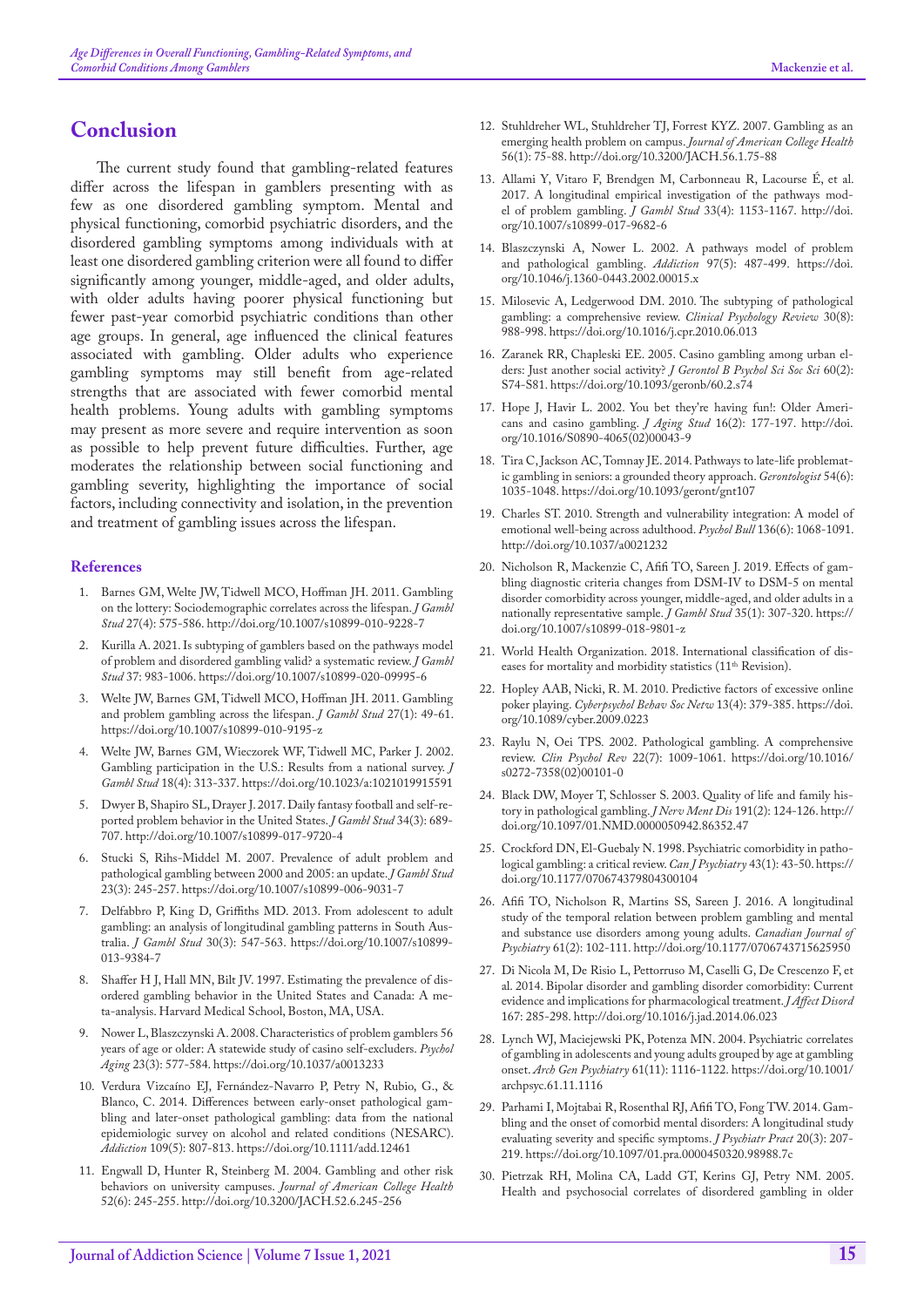<span id="page-10-8"></span>adults. *[Am J Geriatr Psychiatry](https://www.sciencedirect.com/science/article/abs/pii/S1064748112614420)* 13(6): 510-519. [https://doi.org/10.1176/](https://doi.org/10.1176/appi.ajgp.13.6.510) [appi.ajgp.13.6.510](https://doi.org/10.1176/appi.ajgp.13.6.510)

- 31. [Pietrzak RH, Morasco BJ, Blanco C, Grant BF, Petry NM. 2007.](https://pubmed.ncbi.nlm.nih.gov/17095749/) [Gambling level and psychiatric and medical disorders in older adults:](https://pubmed.ncbi.nlm.nih.gov/17095749/)  [results from the national epidemiologic survey on alcohol and relat](https://pubmed.ncbi.nlm.nih.gov/17095749/)ed conditions. *[Am J Geriatr Psychiatry](https://pubmed.ncbi.nlm.nih.gov/17095749/)* 15(4): 301-313. [https://doi.](https://doi.org/10.1097/01.JGP.0000239353.40880.cc) [org/10.1097/01.JGP.0000239353.40880.cc](https://doi.org/10.1097/01.JGP.0000239353.40880.cc)
- <span id="page-10-0"></span>32. [Quigley L, Yakovenko I, Hodgins DC, Dobson KS, El-Guebaly N, et al.](https://pubmed.ncbi.nlm.nih.gov/25112217/)  [2014. Comorbid problem gambling and major depression in a commu](https://pubmed.ncbi.nlm.nih.gov/25112217/)nity sample. *J Gambl Stud* [31\(4\): 1135-1152.](https://pubmed.ncbi.nlm.nih.gov/25112217/) [https://doi.org/10.1007/](https://doi.org/10.1007/s10899-014-9488-8) [s10899-014-9488-8](https://doi.org/10.1007/s10899-014-9488-8)
- <span id="page-10-1"></span>33. [Rash C, Weinstock J, Van Patten R. 2016. A review of gambling disor](https://pubmed.ncbi.nlm.nih.gov/27051333/)[der and substance use disorders.](https://pubmed.ncbi.nlm.nih.gov/27051333/) *Subst Abuse Rehabil* 7: 3-13. [https://doi.](https://doi.org/10.2147/SAR.S83460) [org/10.2147/SAR.S83460](https://doi.org/10.2147/SAR.S83460)
- <span id="page-10-2"></span>34. Lorains, F. K., Cowlishaw, S., & Thomas, S. A. (2011). Prevalence of comorbid disorders in problem and pathological gambling: Systematic review and meta-analysis of population surveys. Addiction, 106(3), 490–8. http://doi.org/10.1111/j.1360-0443.2010.03300.x
- <span id="page-10-3"></span>35. [Dowling NA, Cowlishaw S, Jackson AC, Merkouris SS, Francis KL, et](https://pubmed.ncbi.nlm.nih.gov/25735959/)  [al. 2015. Prevalence of psychiatric co-morbidity in treatment-seeking](https://pubmed.ncbi.nlm.nih.gov/25735959/)  [problem gamblers: a systematic review and meta-analysis.](https://pubmed.ncbi.nlm.nih.gov/25735959/) *Aust N Z J Psychiatry* [49\(6\): 519-539.](https://pubmed.ncbi.nlm.nih.gov/25735959/) <http://doi.org/10.1177/0004867415575774>
- <span id="page-10-4"></span>36. [Kessler RC, Hwang I, LaBrie R, Petukhova M, Sampson NA, et al.](https://pubmed.ncbi.nlm.nih.gov/18257941/)  [2008. DSM-IV pathological gambling in the national comorbidity sur](https://pubmed.ncbi.nlm.nih.gov/18257941/)vey replication. *Psychol Med* [38\(9\): 1351-1360.](https://pubmed.ncbi.nlm.nih.gov/18257941/) [https://doi.org/10.1017/](https://doi.org/10.1017/S0033291708002900) [S0033291708002900](https://doi.org/10.1017/S0033291708002900)
- <span id="page-10-5"></span>37. [Sundqvist K, Rosendahl I. 2019. Problem gambling and psychiatric](https://pubmed.ncbi.nlm.nih.gov/31025162/)  [comorbidity - risk and temporal sequencing among women and men:](https://pubmed.ncbi.nlm.nih.gov/31025162/)  [results from the Swedlogs case-control study.](https://pubmed.ncbi.nlm.nih.gov/31025162/) *J Gambl Stud* 35(3): 757- [771.](https://pubmed.ncbi.nlm.nih.gov/31025162/) <https://doi.org/10.1007/s10899-019-09851-2>
- <span id="page-10-6"></span>38. [Jolly T, Trivedi C, Adnan M, Mansuri Z, Agarwal V. 2021. Gambling](https://pubmed.ncbi.nlm.nih.gov/33676161/)  [in patients with major depressive disordder is associated with an ele](https://pubmed.ncbi.nlm.nih.gov/33676161/)[vated risk of suicide: insights from 12-years of nationwide inpatient](https://pubmed.ncbi.nlm.nih.gov/33676161/)  sample data. *Addict Behav* [118: 106872.](https://pubmed.ncbi.nlm.nih.gov/33676161/) [https://doi.org/10.1016/j.add](https://doi.org/10.1016/j.addbeh.2021.106872)[beh.2021.106872](https://doi.org/10.1016/j.addbeh.2021.106872)
- <span id="page-10-7"></span>39. [Granero R, Penelo E, Stinchfield R, Fernandez-Aranda F, Savvidou](https://pubmed.ncbi.nlm.nih.gov/23494243/)  [LG, et al. 2014. Is pathological gambling moderated by age](https://pubmed.ncbi.nlm.nih.gov/23494243/)*? J Gambl Stud* [30\(2\): 475-492.](https://pubmed.ncbi.nlm.nih.gov/23494243/) <http://doi.org/10.1007/s10899-013-9369-6>
- <span id="page-10-9"></span>40. [Kim SW, Grant JE, Eckert ED, Faris PL, Hartman BK. 2006. Patholog](https://www.sciencedirect.com/science/article/abs/pii/S0165032705004106)[ical gambling and mood disorders: Clinical associations and treatment](https://www.sciencedirect.com/science/article/abs/pii/S0165032705004106)  implications. *J Affect Disord* [92\(1\): 109-116.](https://www.sciencedirect.com/science/article/abs/pii/S0165032705004106) [https://doi.org/10.1016/j.](https://doi.org/10.1016/j.jad.2005.12.040) [jad.2005.12.040](https://doi.org/10.1016/j.jad.2005.12.040)
- <span id="page-10-10"></span>41. [Nelson SE, Gebauer L, LaBrie RA, Shaffer HJ. 2009. Gambling prob](https://pubmed.ncbi.nlm.nih.gov/19769436/)[lem symptom patterns and stability across individual and timeframe.](https://pubmed.ncbi.nlm.nih.gov/19769436/)  *[Psychol Addict Behav](https://pubmed.ncbi.nlm.nih.gov/19769436/)* 23(3): 523-533. <https://doi.org/10.1037/a0016053>
- <span id="page-10-11"></span>42. [Grant BF, Dawson DA. 2006. Introduction to the national epidemio](https://www.ncbi.nlm.nih.gov/pmc/articles/PMC6527251/)[logic survey on alcohol and related conditions.](https://www.ncbi.nlm.nih.gov/pmc/articles/PMC6527251/) *Alcohol Res Health* 29(2): [74-78.](https://www.ncbi.nlm.nih.gov/pmc/articles/PMC6527251/)
- <span id="page-10-12"></span>43. American Psychiatric Association. 2013. Diagnostic and statistical manual of mental disorders.  $5<sup>th</sup>$  edition. Arlington, VA.
- <span id="page-10-13"></span>44. [Cox BJ, Enns MW, Michaud V. 2004. Comparisons between the south](https://pubmed.ncbi.nlm.nih.gov/15147024/)  [oaks gambling screen and a dsm-iv-based interview in a community](https://pubmed.ncbi.nlm.nih.gov/15147024/)  [survey of problem gambling.](https://pubmed.ncbi.nlm.nih.gov/15147024/) *Can J Psychiatry* 49(4): 258-264. [https://](https://doi.org/10.1177/070674370404900406) [doi.org/10.1177/070674370404900406](https://doi.org/10.1177/070674370404900406)
- <span id="page-10-14"></span>45. [Blanco C, Hasin DS, Petry N, Stinson FS, Grant BF. 2006. Sex dif](https://europepmc.org/article/MED/16650342)[ferences in subclinical and DSM-IV pathological gambling: Results](https://europepmc.org/article/MED/16650342)  [from the national epidemiologic survey on alcohol and related condi](https://europepmc.org/article/MED/16650342)tions. *[Psychological Medicine](https://europepmc.org/article/MED/16650342)* 36(7): 943-953. [http://doi.org/10.1017/](http://doi.org/10.1017/S0033291706007410) [S0033291706007410](http://doi.org/10.1017/S0033291706007410)
- <span id="page-10-27"></span>46. [Chamberlain SR, Stochl J, Redden SA, Odlaug BL, Grant JE. 2017. La](https://pubmed.ncbi.nlm.nih.gov/28384607/)[tent class analysis of gambling subtypes and impulsive/compulsive asso](https://pubmed.ncbi.nlm.nih.gov/28384607/)[ciations: time to rethink diagnostic boundaries for gambling disorder?](https://pubmed.ncbi.nlm.nih.gov/28384607/)  *[Addict Behav](https://pubmed.ncbi.nlm.nih.gov/28384607/)* 72: 79-85. <http://doi.org/10.1016/j.addbeh.2017.03.020>
- 47. [Grant JE, Chamberlain SR, Schreiber LRN, Odlaug BL, Kim SW.](https://www.ncbi.nlm.nih.gov/pmc/articles/PMC3401062/)  [2011. Selective decision-making deficits in at-risk gamblers.](https://www.ncbi.nlm.nih.gov/pmc/articles/PMC3401062/) *Psychiatry Res* [189\(1\): 115-120.](https://www.ncbi.nlm.nih.gov/pmc/articles/PMC3401062/) <http://doi.org/10.1016/j.psychres.2011.05.034>
- <span id="page-10-16"></span>48. [Toce-Gerstein M, Gerstein DR, Volberg RA. 2003. A hierarchy of](https://onlinelibrary.wiley.com/doi/full/10.1111/j.1360-0443.2003.00545.x)  [gambling disorders in the community.](https://onlinelibrary.wiley.com/doi/full/10.1111/j.1360-0443.2003.00545.x) *Addiction* 98(12): 1661-1672. <https://doi.org/10.1111/j.1360-0443.2003.00545.x>
- 49. [Weinstock J, April LM, Kallmi S. 2017. Is subclinical gambling really](https://pubmed.ncbi.nlm.nih.gov/28531824/)  subclinical? *Addict Behav* [73: 185-191.](https://pubmed.ncbi.nlm.nih.gov/28531824/) [https://doi.org/10.1016/j.add](https://doi.org/10.1016/j.addbeh.2017.05.014)[beh.2017.05.014](https://doi.org/10.1016/j.addbeh.2017.05.014)
- <span id="page-10-15"></span>50. [Strong DR, Kahler CW. 2007. Evaluation of the continuum of gam](https://pubmed.ncbi.nlm.nih.gov/17493106/)[bling problems using the DSM-IV.](https://pubmed.ncbi.nlm.nih.gov/17493106/) *Addiction* 102(5): 713-721. [https://](https://doi.org/10.1111/j.1360-0443.2007.01789.x) [doi.org/10.1111/j.1360-0443.2007.01789.x](https://doi.org/10.1111/j.1360-0443.2007.01789.x)
- <span id="page-10-17"></span>51. [Hasin DS, Stinson FS, Ogburn E, Grant BF. 2007. Prevalence, cor](https://pubmed.ncbi.nlm.nih.gov/17485608/)[relates, disability, and comorbidity of DSM-IV alcohol abuse and de](https://pubmed.ncbi.nlm.nih.gov/17485608/)[pendence in the United States: results from the national epidemiologic](https://pubmed.ncbi.nlm.nih.gov/17485608/)  [survey on alcohol and related conditions.](https://pubmed.ncbi.nlm.nih.gov/17485608/) *Arch Gen Psychiatry* 64(7): [830-842.](https://pubmed.ncbi.nlm.nih.gov/17485608/) <https://doi.org/10.1001/archpsyc.64.5.566>
- <span id="page-10-18"></span>52. [Grant BF, Dawson DA, Stinson FS, Chou PS, Kay W, et al. 2003. The](https://pubmed.ncbi.nlm.nih.gov/12821201/)  [alcohol use disorder and associated disabilities interview schedule-iv](https://pubmed.ncbi.nlm.nih.gov/12821201/)  [\(audadis-iv\): reliability of alcohol consumption, tobacco use, family](https://pubmed.ncbi.nlm.nih.gov/12821201/)  [history of depression and psychiatric diagnostic modules in a gener](https://pubmed.ncbi.nlm.nih.gov/12821201/)[al population sample.](https://pubmed.ncbi.nlm.nih.gov/12821201/) *Drug Alcohol Depend* 71(1): 7-16. [https://doi.](https://doi.org/10.1016/s0376-8716(03)00070-x) [org/10.1016/s0376-8716\(03\)00070-x](https://doi.org/10.1016/s0376-8716(03)00070-x)
- 53. [Ware J, Kosinski M, Keller SD. 1996. A 12-item short-form health](https://pubmed.ncbi.nlm.nih.gov/8628042/)  [survey: construction of scales and preliminary tests of reliability and](https://pubmed.ncbi.nlm.nih.gov/8628042/)  validity. *Med Care* [34\(3\): 220-233.](https://pubmed.ncbi.nlm.nih.gov/8628042/) [https://doi.org/10.1097/00005650-](https://doi.org/10.1097/00005650-199603000-0000) [199603000-0000](https://doi.org/10.1097/00005650-199603000-0000)
- <span id="page-10-19"></span>54. [Petry NM. 2002. A comparison of young, middle-aged, and older adult](https://pubmed.ncbi.nlm.nih.gov/11815703/)  [treatment-seeking pathological gamblers.](https://pubmed.ncbi.nlm.nih.gov/11815703/) *Gerontologist* 42(1): 92-99. <https://doi.org/10.1093/geront/42.1.92>s
- <span id="page-10-20"></span>55. [Reynolds K, Pietrzak RH, El-Gabalawy R, Mackenzie CS, Sareen J.](https://pubmed.ncbi.nlm.nih.gov/25655161/)  [2015. Prevalence of psychiatric disorders in U.S. older adults: Findings](https://pubmed.ncbi.nlm.nih.gov/25655161/)  [from a nationally representative survey.](https://pubmed.ncbi.nlm.nih.gov/25655161/) *World Psychiatry* 14(1): 74-81. <https://doi.org/10.1002/wps.20193>
- <span id="page-10-21"></span>56. [Franks P, Gold MR, Fiscella K. 2003. Sociodemographics, self-rated](https://pubmed.ncbi.nlm.nih.gov/12742613/)  [health, and mortality in the US.](https://pubmed.ncbi.nlm.nih.gov/12742613/) *Soc Sci Med* 56(12): 2505-2514. [https://](https://doi.org/10.1016/s0277-9536(02)00281-2) [doi.org/10.1016/s0277-9536\(02\)00281-2](https://doi.org/10.1016/s0277-9536(02)00281-2)
- <span id="page-10-22"></span>57. [Kim SH, Jo MW, Ahn J, Ock M, Shin S, et al. 2014. Assessment of](https://pubmed.ncbi.nlm.nih.gov/25326684/)  [psychometric properties of the Korean SF-12 v2 in the general popu](https://pubmed.ncbi.nlm.nih.gov/25326684/)lation. *[BMC Public Health](https://pubmed.ncbi.nlm.nih.gov/25326684/)* 14(1): 1086. [https://doi.org/10.1186/1471-](https://doi.org/10.1186/1471-2458-14-1086) [2458-14-1086](https://doi.org/10.1186/1471-2458-14-1086)
- <span id="page-10-23"></span>58. [Kontodimopoulos N, Pappa E, Niakas D, Tountas Y. 2007. Validity of](https://pubmed.ncbi.nlm.nih.gov/17900374/)  [SF-12 summary scores in a Greek general population.](https://pubmed.ncbi.nlm.nih.gov/17900374/) *Health Qual Life [Outcomes](https://pubmed.ncbi.nlm.nih.gov/17900374/)* 5: 55. <https://doi.org/10.1186/1477-7525-5-55>
- <span id="page-10-24"></span>59. [Kerber CS, Black DW, Buckwalter K. 2008. Comorbid psychi](https://pubmed.ncbi.nlm.nih.gov/18770105/)[atric disorders among older adult recovering pathological gam](https://pubmed.ncbi.nlm.nih.gov/18770105/)blers. *[Issues Ment Health Nurs](https://pubmed.ncbi.nlm.nih.gov/18770105/)* 29(9): 1018-1028. [https://doi.](https://doi.org/10.1080/01612840802274933) [org/10.1080/01612840802274933](https://doi.org/10.1080/01612840802274933)
- <span id="page-10-25"></span>60. [Bonnaire CL, Kovess V, Guignard R, Richard JB, Du-Roscoat E, et](https://pubmed.ncbi.nlm.nih.gov/27901518/)  [al. 2016. Life events, substance use, psychological distress, and quality](https://pubmed.ncbi.nlm.nih.gov/27901518/)  [of life in male and female French gamblers.](https://pubmed.ncbi.nlm.nih.gov/27901518/) *Ann Clin Psychiatry* 28(4): [263-279.](https://pubmed.ncbi.nlm.nih.gov/27901518/)
- <span id="page-10-26"></span>61. [Cunningham-Williams RM, Grucza RA, Cottler LB, Womack](https://www.ncbi.nlm.nih.gov/pmc/articles/PMC1618765/)  [SB, Books SJ, et al. 2005. Prevalence and predictors of patholog](https://www.ncbi.nlm.nih.gov/pmc/articles/PMC1618765/)[ical gambling: Results from the St. Louis personality, health and](https://www.ncbi.nlm.nih.gov/pmc/articles/PMC1618765/)  [lifestyle \(SLPHL\) study.](https://www.ncbi.nlm.nih.gov/pmc/articles/PMC1618765/) *J Psychiatr Res* 39(4): 377-390. [http://doi.](http://doi.org/10.1016/j.jpsychires.2004.09.002) [org/10.1016/j.jpsychires.2004.09.002](http://doi.org/10.1016/j.jpsychires.2004.09.002)
- <span id="page-10-28"></span>62. [Kong G, Tsai J, Krishnan-Sarin S, Cavallo DA, Hoff RA, et al. 2014.](https://www.ncbi.nlm.nih.gov/pmc/articles/PMC4667944/)  [A latent class analysis of pathological-gambling criteria among high](https://www.ncbi.nlm.nih.gov/pmc/articles/PMC4667944/)  [school students: associations with gambling, risk and health/function](https://www.ncbi.nlm.nih.gov/pmc/articles/PMC4667944/)[ing characteristics.](https://www.ncbi.nlm.nih.gov/pmc/articles/PMC4667944/) *J Addict Med* 8(6): 421-430.[https://doi.org/10.1097/](https://doi.org/10.1097/ADM.0000000000000074) [ADM.0000000000000074](https://doi.org/10.1097/ADM.0000000000000074)
- 63. [Jiménez-Murcia S, Alvarez-Moya EM, Stinchfield R, Fernández-Aran-](https://link.springer.com/article/10.1007/s10899-009-9175-3)